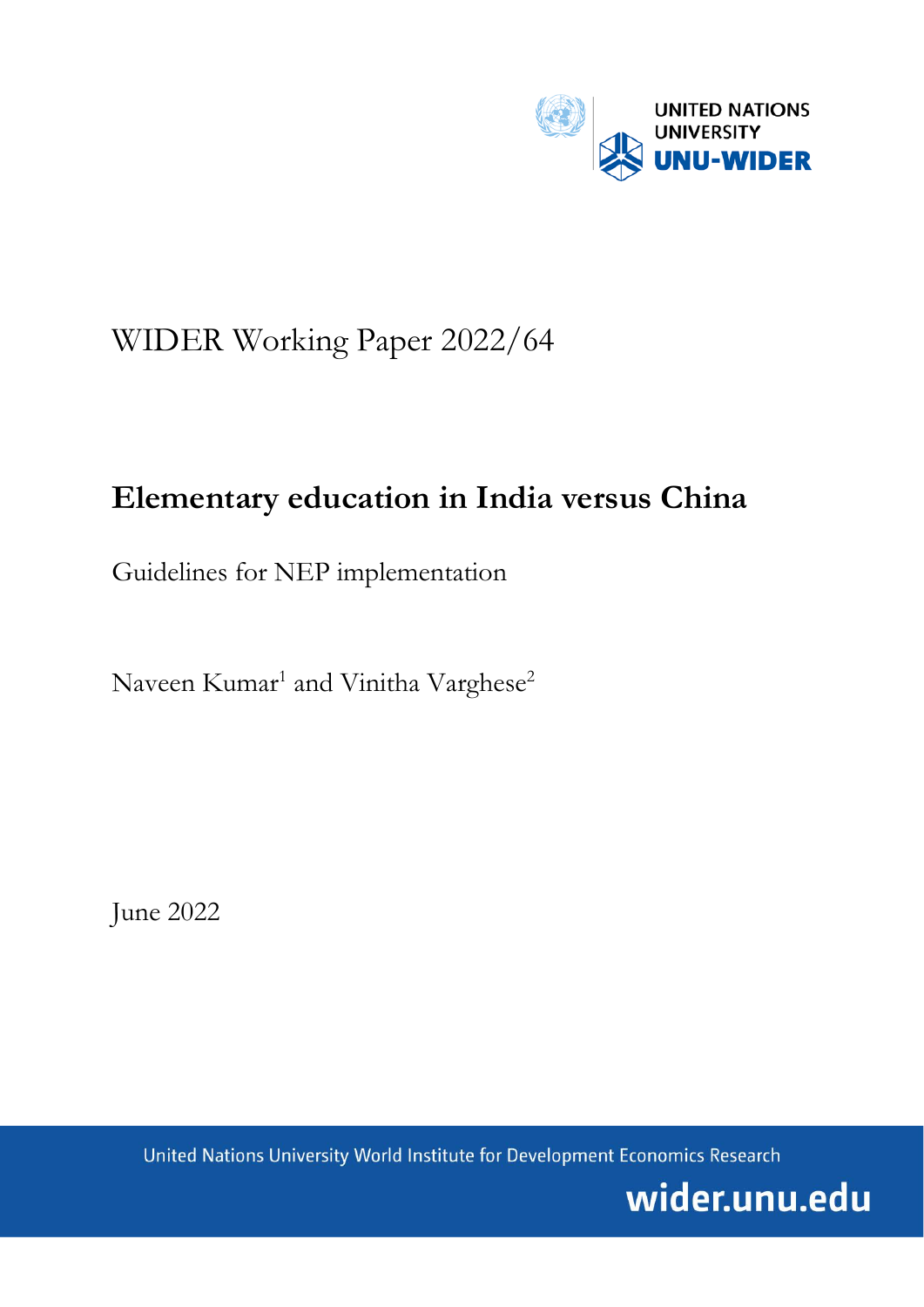**Abstract:** This paper documents the state of elementary education in India and China since the 1960s, key lessons for India from China's shift in focus from 'quantity' to 'quality', and evidencebased guidelines for effective implementation of India's New Education Policy 2020 (NEP 2020). The divergent policy focus has led to differential trajectories for elementary education in the two emerging economies, with China being decades ahead in improving literacy rates. China's adoption of the New Curriculum Reform 20 years before India's NEP 2020 has put China on the path to achieving equitable development of 'quality' compulsory schooling. India's NEP 2020 has components that have the potential to improve quality, equity, and efficiency of the education system. This paper makes the following recommendations for effective implementation of some of the NEP 2020 components: (1) an additional worker should be recruited at every preschool centre; (2) more resources should be allocated towards implementation, evaluation, and needed recalibration of the management of school clusters; (3) teacher recruitment, training, and rewards should be revamped; (4) standardized tests should be protected from data corruption, fudging, or grade inflation; and (5) a national-level road map and regular evaluations have to be introduced to ensure participation of socio-economically disadvantaged groups in education.

**Key words:** education, schooling, quality, India, China

#### **JEL classification:** I21, I24, I28, I38

**Note:** As the research is part of one of the authors' PhD thesis, the authors hold copyright to facilitate publication.

<sup>1</sup> Postdoctoral scholar, Department of Economics, University of California San Diego, San Diego, CA, USA; 2 PhD candidate, Department of Economics, University of Illinois at Chicago, Chicago, IL, USA; corresponding author: [vvargh2@uic.edu](mailto:vvargh2@uic.edu)

This study is published within the UNU-WIDER project Academic excellence.

Copyright © Authors 2022

UNU-WIDER employs a fair use policy for reasonable reproduction of UNU-WIDER copyrighted content—such as the reproduction of a table or a figure, and/or text not exceeding 400 words—with due acknowledgement of the original source, without requiring explicit permission from the copyright holder.

Information and requests: publications@wider.unu.edu

ISSN 1798-7237 ISBN 978-92-9267-195-2

## <https://doi.org/10.35188/UNU-WIDER/2022/195-2>

Typescript prepared by Gary Smith.

United Nations University World Institute for Development Economics Research provides economic analysis and policy advice with the aim of promoting sustainable and equitable development. The Institute began operations in 1985 in Helsinki, Finland, as the first research and training centre of the United Nations University. Today it is a unique blend of think tank, research institute, and UN agency—providing a range of services from policy advice to governments as well as freely available original research.

The Institute is funded through income from an endowment fund with additional contributions to its work programme from Finland, Sweden, and the United Kingdom as well as earmarked contributions for specific projects from a variety of donors.

Katajanokanlaituri 6 B, 00160 Helsinki, Finland

The views expressed in this paper are those of the author(s), and do not necessarily reflect the views of the Institute or the United Nations University, nor the programme/project donors.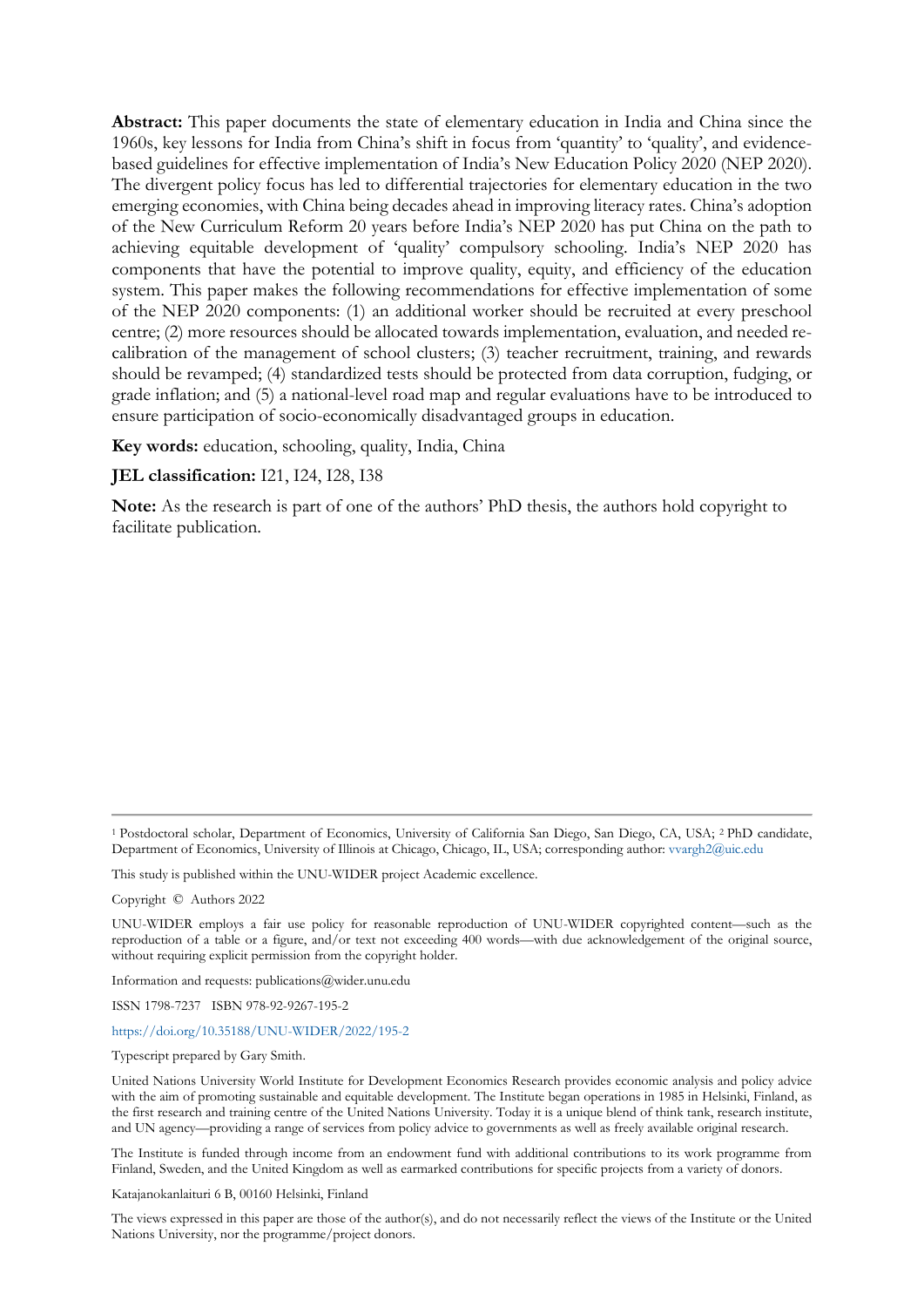## <span id="page-2-0"></span>1 Introduction

This paper, with its focus on elementary education, has multiple objectives. It sheds some light on the state of elementary education in India and China over time. It discusses the policy reforms—and their impacts—adopted by India and China. It explores the key lessons from China, which had shifted its focus from 'quantity' to 'quality' about 20 years before India's New Education Policy 2020 (NEP 2020) came into effect. It also highlights some noteworthy components of NEP 2020, along with evidencebased guidelines for its effective implementation.

In the early 1950s India and China had a similar approach to education policies, but they began to diverge starting from the 1960s. China focused more on reducing illiteracy levels while India spent those years focused on science and technology at the higher-education level. As a result, China was decades ahead of India in improving literacy rates and achieving universal primary school enrolment.

China's early push for primary school enrolment also meant more of its future citizens would achieve secondary education. Until the past decade, the Chinese population on average had close to two additional years of schooling compared to the Indian population. It is noteworthy that the strides made by China in education in the early years of the plan were achieved at a significantly lower cost in comparison to India. At present, the two countries are at similar levels in terms of access to elementary schools and the structure of elementary schooling is similar in the two countries.

Improving school enrolment became a first-order objective for India when it could no longer bear the cost of mass illiteracy. This led to rapid school construction, expansion of the Mid-Day Meal (MDM) scheme, building gender-specific toilets, and improvements to existing school infrastructure. Rapid road construction complemented the activities of the education policies and India was able to increase school enrolment and reduce the gender gap in enrolment. The downside of focusing solely on 'quantity' was that quality, equity, and efficiency measures of schooling in India suffered. In particular, India today faces the issue of an increased number of small schools (fewer than 30 children enrolled), increased prevalence of multi-grade teaching (multiple grades sitting in the same classroom), increased local isolation of children belonging to different social strata, poor learning outcomes, and closing down of alternatives to low-quality public schools.

On the other hand, the biggest criticism of the Chinese education system was its exam-oriented approach, which had rote memorization and recitation as its standard teaching methods. However, the New Curriculum Reform in China, which started almost 20 years before India's NEP, aimed to transform the educational philosophy, aim, content, method, and evaluation system at all educational levels. China adopted education reforms aimed at improving the quality of compulsory education, geographic equity, and preschool education.

In order to close the rural–urban quality gap in education, China provided incentives to teach in rural schools. China also changed the admission criteria to colleges, which had been based purely on standardized tests, to a combination of standardized tests, comprehensive evaluation, and assorted admission criteria. Several infrastructure improvement initiatives were adopted by the Chinese government, specifically in rural areas. Digital technological advancements were utilized to improve access to quality education and to improve rural teachers' professional development. China also laid out a road map and timeline for achieving equitable development of compulsory education by 2020, and required province-level inspections to track the progress towards the same.

This paper concludes with some highlights of India's NEP 2020, along with evidence-based guidelines for its effective implementation. The NEP is India's attempt to shift its educational policy focus towards improving quality. It has components with the potential to improve the quality, equity, and efficiency of the education system. Early childhood care and education are being made a priority, with the aim to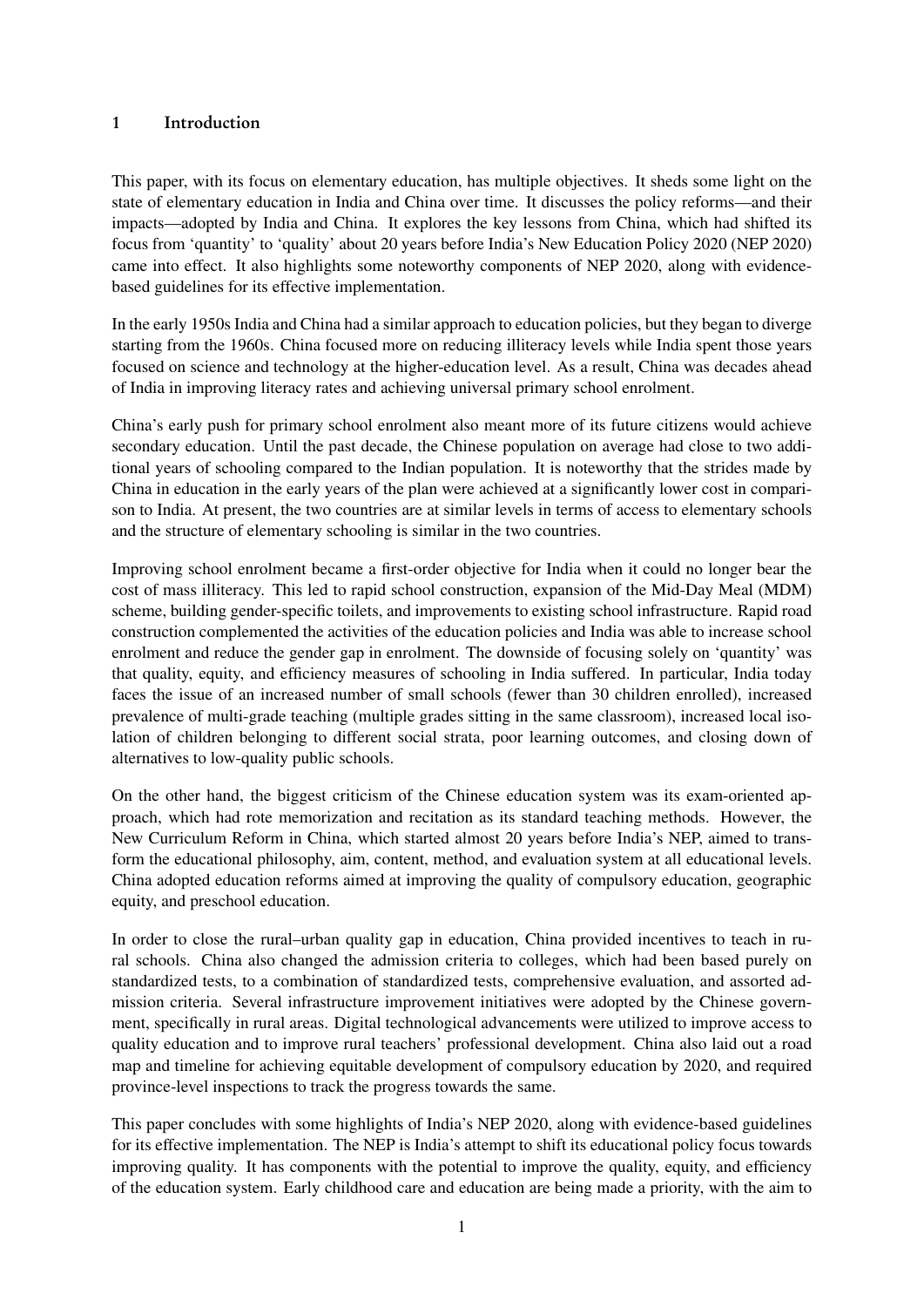ensure that all students entering grade 1 are school-ready. This is also expected to close the income gap in access to preschool education. A potential suggestion is to make sure there is an extra worker at the preschool centres whose only responsibility is to impart preschool education.

School consolidation, and thereby channelling more resources to fewer schools, is advocated by the NEP. However, the onus of management of the newly formed school clusters is on the respective states, which could potentially lead to wide variation in the quality of school clusters across states. A suggestion is to have more resources allocated towards implementation, rigorous evaluation, and the necessary recalibration of the management of school clusters. The NEP proposes to revamp teacher recruitment, training, and rewards which, if implemented well, is expected to improve learning outcomes. It plans to introduce standardized tests across states and grades to measure learning outcomes. It has to be ensured that these tests do not succumb to data corruption, fudging, or grade inflation. The NEP encourages the participation of several socio-economically disadvantaged groups in education, but there is a need for a national-level road map as well as regular evaluation of its progress to ensure this equity objective is achieved.

The rest of this paper is organized as follows. Section 2 outlines the historical background and current structure of the schooling systems in India and China. Section 3 discusses the successes and unintended consequences of India's education policies. Section 4 discusses China's education reforms as an attempt to shift its focus from 'quantity' to 'quality'. Section 5 highlights some components of India's NEP 2020 and evidence-based guidelines for their effective implementation. Section 6 concludes.

# 2 Historical background and structure of schooling

India and China have much in common about their individual journeys in education policies. They are the two largest developing countries and are faced with similar challenges. Together, they account for about 36 per cent of the world population. Although they look different on several measures related to education quality in current times, both countries had a similar approach in the early 1950s. They focused on higher education and, in particular, on science and technology. However, their polices started to differ starting from the 1960s.

# 2.1 Illiteracy

Mass illiteracy is an issue that China overcame earlier than India. Mass illiteracy has large negative consequences on economic growth and also influences other outcomes such as health, crime, and welfare [\(Cree et al.](#page-16-0) [2012\)](#page-16-0). China was able to effectively address the problem of mass illiteracy through the egalitarian outlook of communism, which itself was the result of the Great Cultural Revolution. While India's literacy rate increased from 28 per cent in 1961 to 41 per cent in 1981, China's literacy rate increased almost twice that, going from 43 per cent to 68 per cent [\(Dreze and Loh](#page-16-1) [1995\)](#page-16-1). This was mostly a result of India's focus on reinforcing science and technology at the higher-education level at the cost of addressing mass illiteracy [\(Ghosh](#page-16-2) [2000\)](#page-16-2). The problem of illiteracy in India was further exacerbated among certain groups of people because of unequal access to education across different social classes. As an illustration, literacy rates in Scheduled Castes and Scheduled Tribes (the two lowest social classes) are almost half those of the rest of the castes [\(Dreze and Loh](#page-16-1) [1995\)](#page-16-1).<sup>[1](#page-2-0)</sup>

Recent years have witnessed India's increased attempts to reduce illiteracy rates, having realized the benefits of getting its 500 million people literate. As of 2018, 74 per cent of India's population aged

<sup>&</sup>lt;sup>1</sup> The caste system continues to play a role even away from India, affecting who gets hired in the US tech industry [\(Seattle](#page-18-0) [Times](#page-18-0) [2020\)](#page-18-0).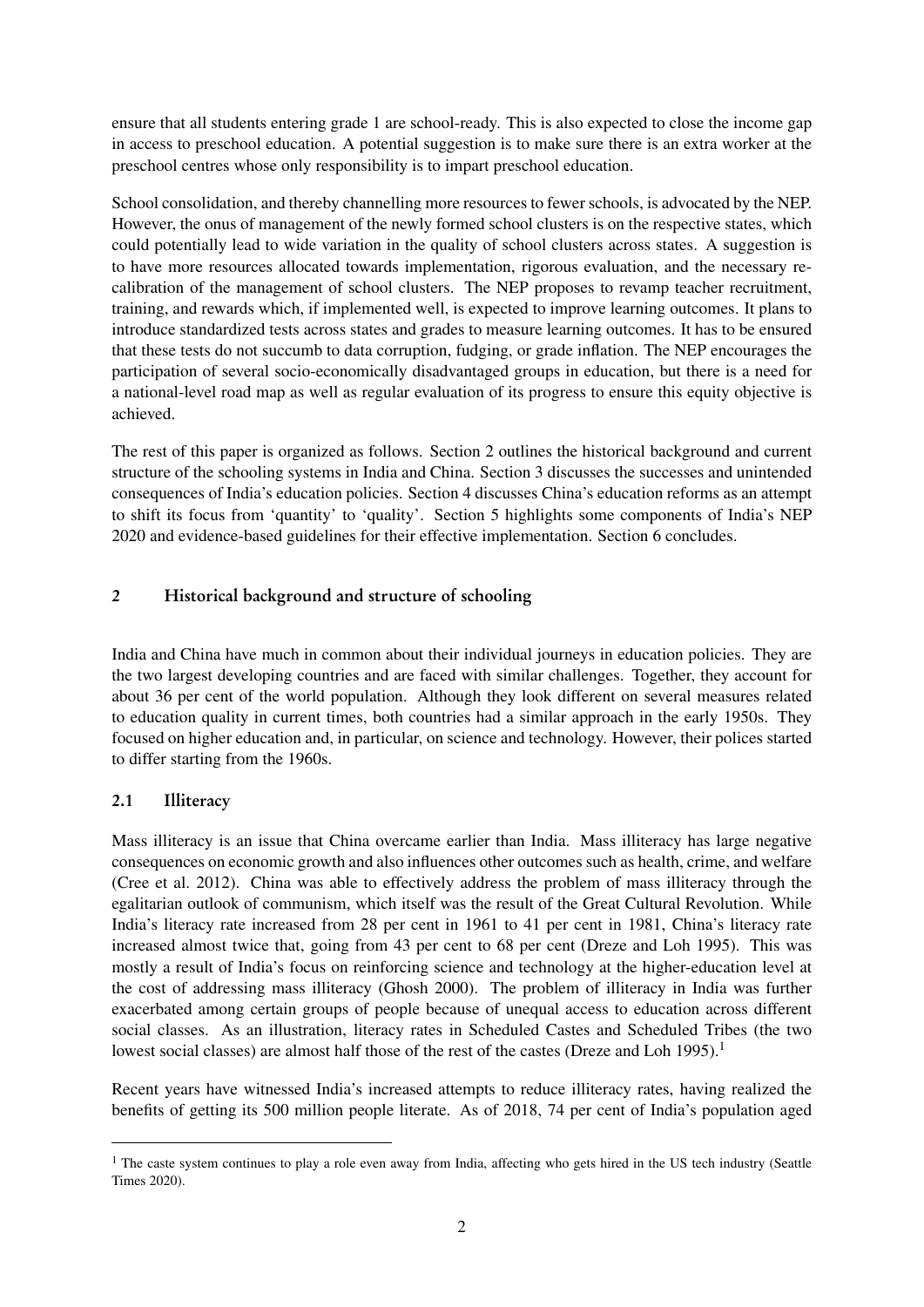15 and above were literate. This compares to 97 per cent in China for the same age group in the same year. The gap in literacy rates between India and China is much lower, at 8 percentage points, among the youth population aged 15–24. However, it is worth noting that China has been close to the 100 per cent mark since the early 1990s and India improved from a 62 per cent literacy rate in 1990 to 92 per cent in 2018. The difference in gains made in youth literacy rates boils down to India being late to the game of primary education policies.

### 2.2 Elementary education

In the 1970s, after the Cultural Revolution, China began to have increased focus on elementary education and implemented a compulsory nine-year education policy. As expected, this dramatically increased the number of children enrolled in school. China's gross primary enrolment reached 100 percent in 1985, and has stayed that way since. The gross enrolment rate is the ratio of the total number of children enrolled to the number of children within the age group of the appropriate schooling level. When a country implements a compulsory schooling law it is expected that gross enrolment will sharply increase then slowly settle at 100 as more students outside the age group are brought back to school initially, and that will reduce to zero over time. The left panel in Figure [1](#page-4-0) presents gross enrolment rates as a percentage at the primary level for India and China from 1985 to 2019. It can be inferred from this figure that China's peak gross enrolment growth was 128 percentage points in 1989, whereas India had its peak of 113 percentage points much later, in 2017. This highlights the difference in primary school policies between India and China.

<span id="page-4-0"></span>



Note: this figure presents the gross school enrolment rates as a percentage at the primary and secondary levels. At the primary level, China was doing better than India but India has caught up in recent years; both countries currently have a 100 per cent gross enrolment rate. At the secondary level, India and China had similar gross enrolment rates, but over time the gap has widened, with China doing much better than India.

Source: authors' compilation based on data from the UNESCO Institute for Statistics.

It was not until the 1960s that India prioritized primary education through a new National Policy on Education by focusing on increasing access to primary schools. The delayed focus on primary education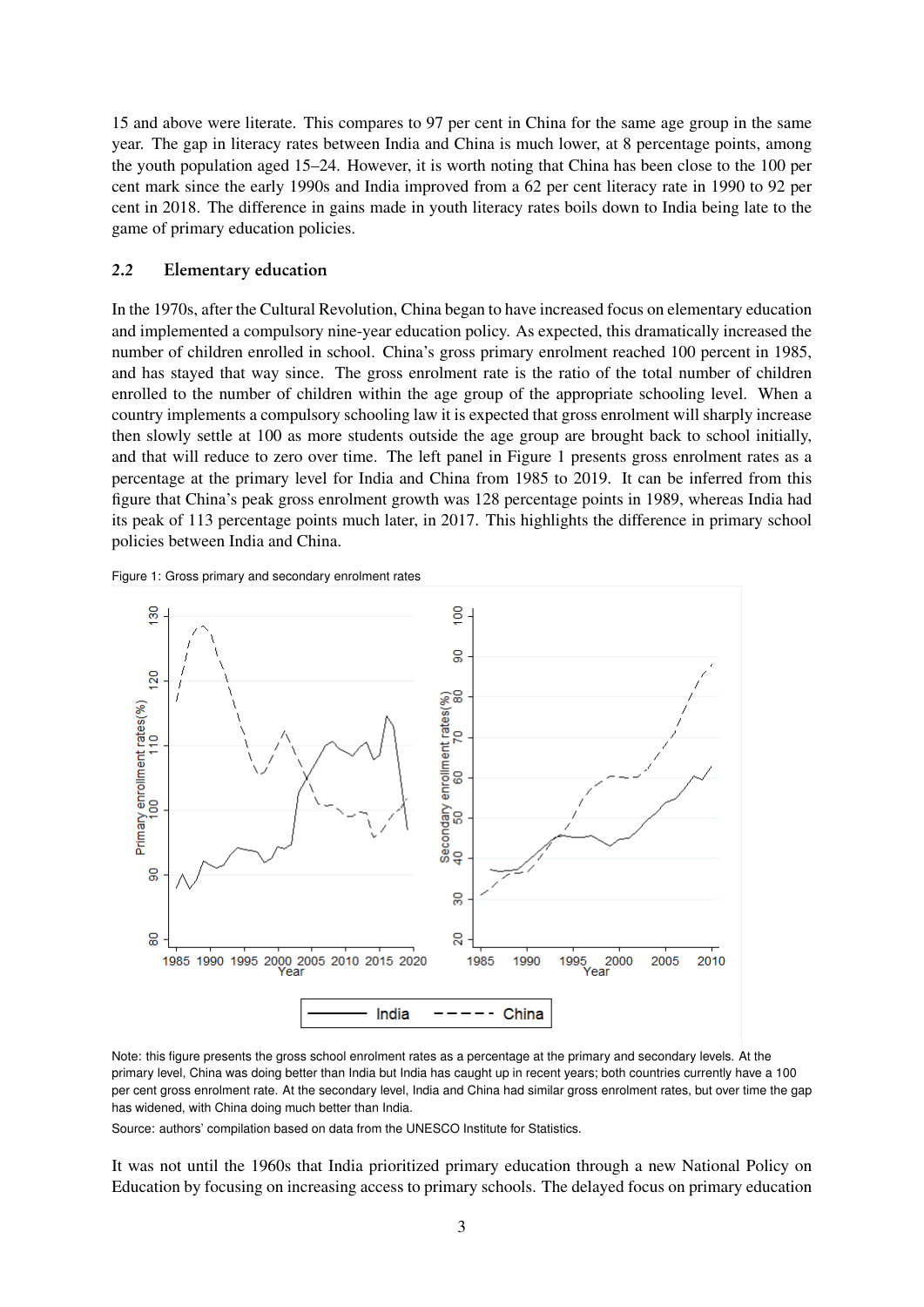has implications for secondary education enrolment since those enrolling in primary school will need to decide whether or not to enrol in secondary school. The right panel in Figure [1](#page-4-0) presents the gross school enrolment rates as a percentage at the secondary level for India and China from 1985 to 2010. This figure shows that China's early push for primary enrolment in fact led to an increase in secondary enrolment post-1990s, while the upward trajectory for India only starts in early 2000s.

The combined effect of increases in primary and secondary enrolment will be reflected in the average years of schooling. Figure [2](#page-5-0) presents the average years of schooling of people aged 25 and older for India and China from 1990 to 2019. The Chinese population on average had close to two additional years of schooling compared to the Indian population. This stayed so for a long time, until the past decade when the gap between the two countries began to narrow.



<span id="page-5-0"></span>Figure 2: Average years of schooling

Note: this figure presents the average years of schooling received by people aged 25 and older in India and China from 1990 to 2019. Average years of schooling remained higher in China than in India by around two years, but this gap has been narrowing in recent years.

Source: authors' compilation based on data from the UNDP Human Development Reports [\(http://hdr.undp.org/en/indicators/103006\)](http://hdr.undp.org/en/indicators/103006).

All the gains made by China in education in the early years were achieved at a significantly smaller budget in comparison to those in India. Figure [3](#page-6-0) presents the percentage share of GDP spent on education in India and China from 1997 to 2013. As shown in this figure, China's expenditure on education as a percentage of its GDP was much lower than that of India in the early years. It was only later, in the mid-2000s, that the education spending as a percentage of own GDP converged in India and China as a result of India lowering its spending share and China increasing its own.

In both countries, the landscape of education policies has evolved over time. The foundation of education policies is the structure of elementary schooling as it paves the way for children to enrol and stay in school before having to make the decision of whether or not to pursue higher education.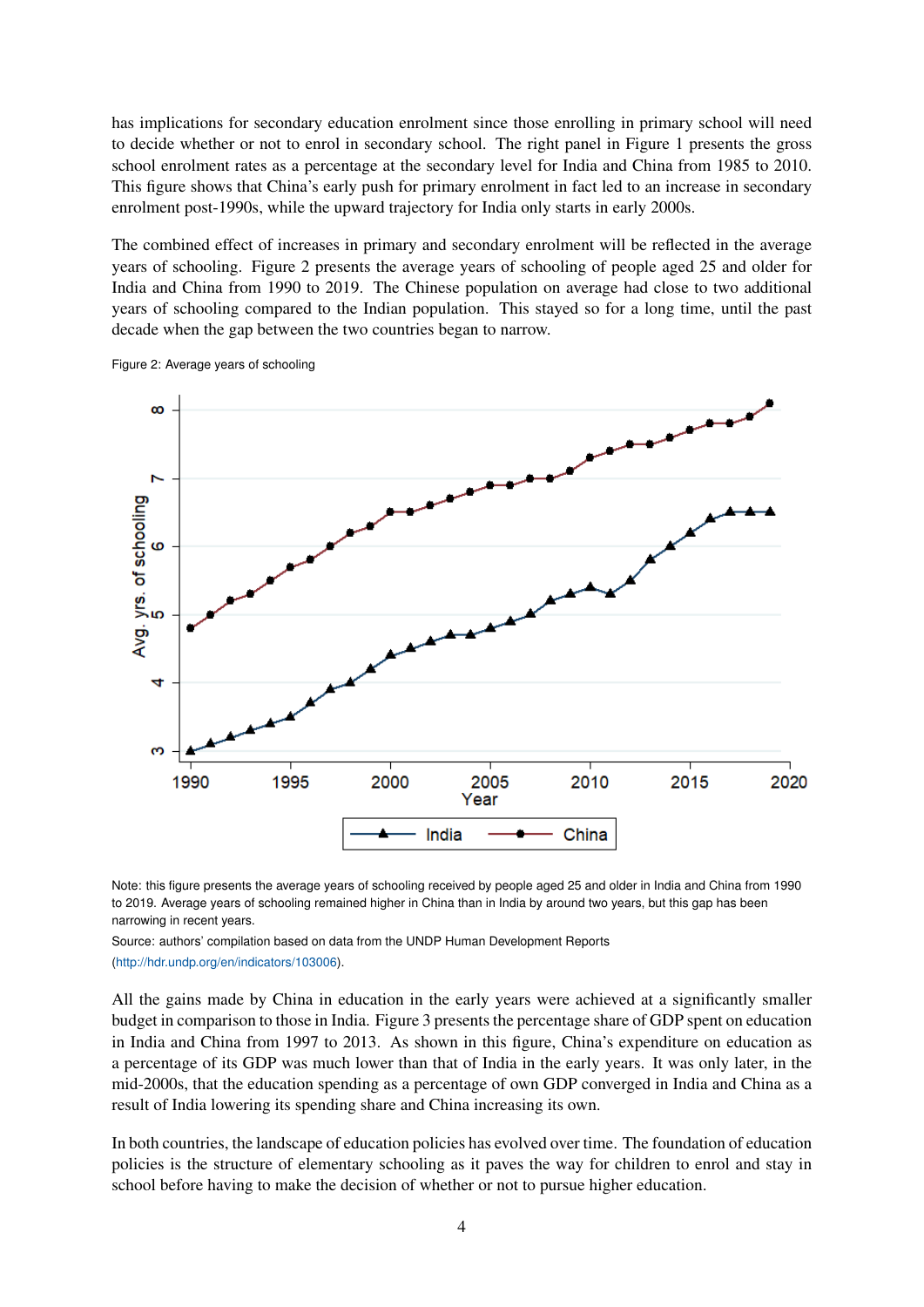<span id="page-6-0"></span>Figure 3: Public education expenditure as a percentage of GDP



Note: this figure presents the percentage share of GDP spent on education in India and China from 1997 to 2013. India used to spend a larger percentage of its GDP on education in the early years. India decreased this share and China increased the same, resulting in a convergence in recent years.

Source: authors' compilation based on data from the UNESCO Institute for Statistics [\(http://data.uis.unesco.org\)](http://data.uis.unesco.org) for India and the National Bureau of Statistics of China [\(https://data.stats.gov.cn/english/\)](https://data.stats.gov.cn/english/) for China.

## 2.3 India's school structure

Similar to China, India's school education spans grades 1–12. School education in India is classified into primary (grades 1–5), upper primary (grades 6–8), lower secondary (grades 9–10), and higher secondary (grades 11–12). After the eighth grade, students who prefer early employment can enrol in one-year vocational training offered by Industrial Training Institutes (ITIs). The tertiary education structure is more heterogeneous in India and varies by the choice of major. Most bachelor's degrees are three-year programmes, while bachelor's degrees in some majors such as engineering or agriculture are four-year programmes and those in medicine are five-year programmes. Master's degrees are two-year programmes and doctoral degrees are two- or three-year programmes.

# 2.4 China's school structure

School education in China is classified into primary (grades  $1-6$  or grades  $1-5$  in rare cases) and secondary, which is further classified into junior level (grades 7–9) and senior level (grades 10–12). There are vocational high schools, which offer skill-based education for students who prefer early employment, complementing the general senior secondary schools. Tertiary education include colleges and universities that mostly offer a four-year bachelor's degree, and junior colleges that offer three-year associate's degrees. Graduate education is divided into a two-year master's and a three-year doctoral level degree.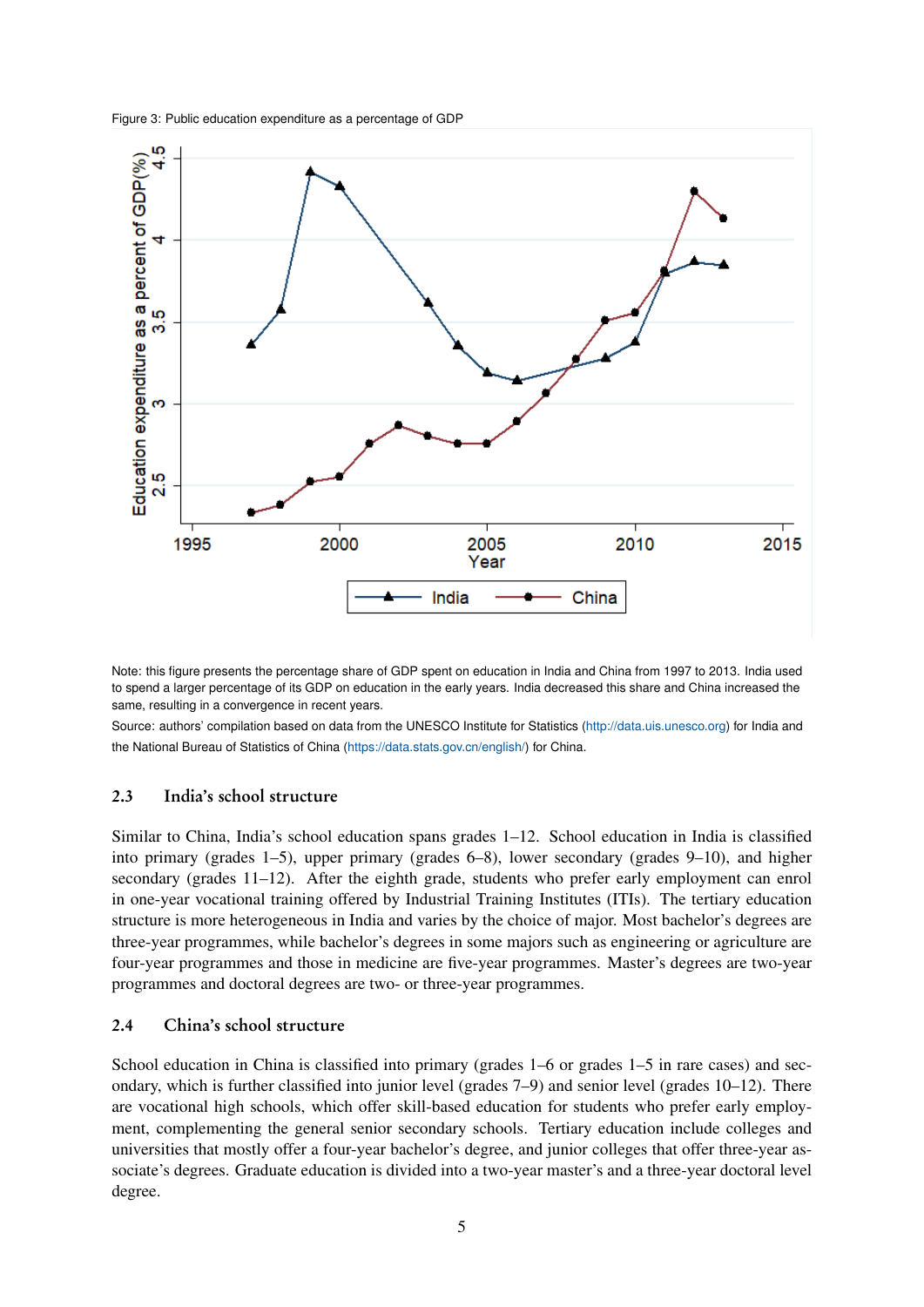## 3 Success and unintended consequences of the policies in India

Although India and China now look similar on certain metrics, such as enrolment numbers and education spending, they still differ in terms of quality, equity, and efficiency, which have been much of the focus of economics of education research in the last two decades.[2](#page-2-0) This section discusses the policies that helped level quality, equity, and efficiency in Indian elementary education with the same aspects of the Chinese education system, and also those that hampered the progress of these three desirable elements.

## 3.1 What has worked?

## *Access*

The two countries are now equal in terms of access to schools. Lack of access to schools has been the biggest catalyst of India's mass illiteracy. Recent years have seen rapid construction of schools catering to all grades, resulting in most households now having a primary, upper primary, and secondary school within a few kilometres [\(Varghese](#page-18-1) [2021\)](#page-18-1). Rapid road construction, which has become a priority in developing countries, also has contributed to expanding school access in India [\(Adukia et al.](#page-16-3) [2020\)](#page-16-3).

## *Feeding programme*

Following a 2001 Supreme Court mandate, India implemented the MDM Scheme across all its states to incentivize school enrolment and to improve nutritional intake among school-going children. India's MDM Scheme is one of the world's largest free-meals programmes; it caters to more than 100 million children. The school feeding programme improved attendance and enrolment rates, especially among girls, which is crucial given the severe gender disparities that exist in Indian school attainment [\(Afridi](#page-16-4) [2011\)](#page-16-4).

## *Toilet construction*

The Right to Education Act (RTE) implemented in 2009 emphasized providing adequate infrastructure, such as gender-specific toilets, to public schools in order to encourage enrolment and also to prevent children from dropping out.<sup>[3](#page-2-0)</sup> Building toilets increased enrolment and building gender-specific toilets particularly increased the enrolment of pubescent-age girls [\(Adukia](#page-16-5) [2017\)](#page-16-5). Toilet construction has contributed to discouraging children from dropping out while transitioning from primary to middle school and also in closing the gender gap in school enrolment.

## *Overall school infrastructure*

The RTE sets norms for pupil–teacher ratios, teacher qualifications, and school infrastructure, such as the number of classrooms, availability of drinking water, electricity, libraries, boundary walls, playgrounds, etc. Public schools thus have seen substantial improvements in input-based measures [\(Muralidharan](#page-17-0) [et al.](#page-17-0) [2019;](#page-17-0) [Shah and Steinberg](#page-18-2) [2019\)](#page-18-2) in recent years. Simultaneously, several low-cost or low-fee private schools that did not meet the RTE infrastructure norms either shut down [\(CCS](#page-16-6) [2019\)](#page-16-6) or affiliated themselves with recognized schools [\(Ohara](#page-17-1) [2013\)](#page-17-1) to avoid shutting down. The overall school infrastructure of both public and private schools improved in recent times.

<sup>&</sup>lt;sup>2</sup> See [Glewwe and Kremer](#page-16-7) [\(2006\)](#page-16-7) and [Glewwe and Muralidharan](#page-17-2) [\(2016\)](#page-17-2) for a review of the last two decades of education research in developing countries.

<sup>3</sup> For more details, see [KPMG](#page-17-3) [\(2016\)](#page-17-3).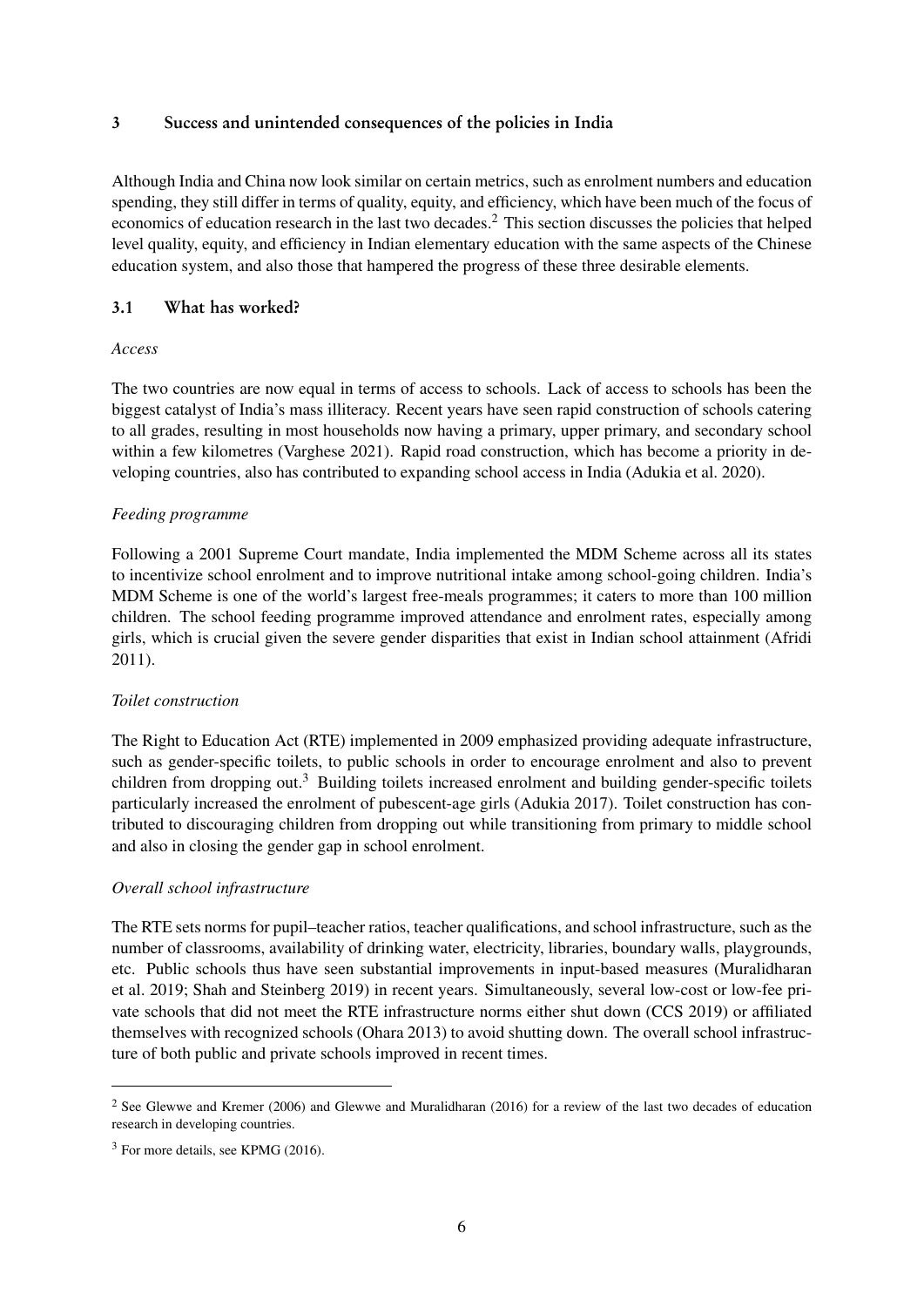The policies that led India to draw level with China were explicitly designed to improve school enrolment. Improving school enrolment was rightly the first-order objective for India, which is burdened with mass illiteracy of a greater magnitude and has been for a longer time than China. Given that the educational policies until now were aimed at improving school infrastructure and enrolment, the government's success in the educational sector is being evaluated by measuring school inputs (classrooms, pupil–teacher ratios, number of teachers, toilets, playgrounds, drinking water, etc.) rather than outputs (learning outcomes, such as whether a fourth-grade child can read and write at the correct level). Little attention is paid towards improving the content or quality of teaching inside the classroom. Educational policies in India need a timely shift in focus towards improving quality. If the relevance of quality improvement is ignored, even the prior policies that were aimed at improving school enrolment will turn into a financial burden to the central and state governments in India.

## 3.2 What has not worked?

## *Small schools*

The RTE led to the rapid construction of schools to meet the new distance norms, and this brought millions of children to schools across India. As the gross enrolment levels started to settle and private schools started to attract more households, public schools started to empty.

Between 2010 and 2016, the number of children enrolled in public schools reduced by 13,117,470, whereas the number of children enrolled in private schools increased by 17,518,031 [\(Kingdon](#page-17-4) [2020\)](#page-17-4). The rapid emptying of the public schools has led to a massive problem of small schools for the Indian states to deal with. For instance, about 300,000 schools out of a total of one million schools in 2010 had an enrolment of fewer than 50 children in 2010. By 2015 the number of schools with fewer than 50 students increased to about 400,000 out of one million schools [\(Kingdon](#page-17-4) [2020\)](#page-17-4). Given how states within India differ from each other, there is substantial variation across states in terms of the speed of emptying of public schools. Apart from the negative consequences of small schools, they are themselves a problem as they lead to a sharp increase in the cost per child.

## *Multi-grade teaching*

Along with small schools being a problem in itself, it has also given rise to a few unanticipated events when combined with other policies. First, combining the problem of small schools with the RTE that stipulates the number of teachers per school based on enrolment leads to multi-grade teaching. The RTE mandates the state governments to assign two teachers per school if the enrolment is less than 50 students in order to be able to meet the pupil–teacher ratio norms of 40:1 for the entire country. This has resulted in multi-grade teaching, where children from multiple grades sit in the same classroom and one teacher teaches different grades at different times during a school day.[4](#page-2-0) This leads to a significant decrease in children's actual learning time as they sit idle while teachers teach the other grades. However, states across India are combining the problem of small schools with the problem of not being able to govern a large number schools to create newer and bigger public schools with the purpose of improving both quality and governance. Several states, including Jharkhand, Madhya Pradesh, Odisha, and Rajasthan, have attempted some form of school consolidation exercise [\(Bordoloi and Shukla](#page-16-8) [2019\)](#page-16-8).

## *Local isolation*

In the process of improving access to schools, the states unknowingly are starting to see local isolation as a result of small schools. India is largely segregated by caste and people often reside in areas grouped

<sup>4</sup> For instance, if there are 30 total students spread equally between grades 1–5, sanctioning one teacher per grade will mean there is one teacher for every six students, which is not a viable option for the states.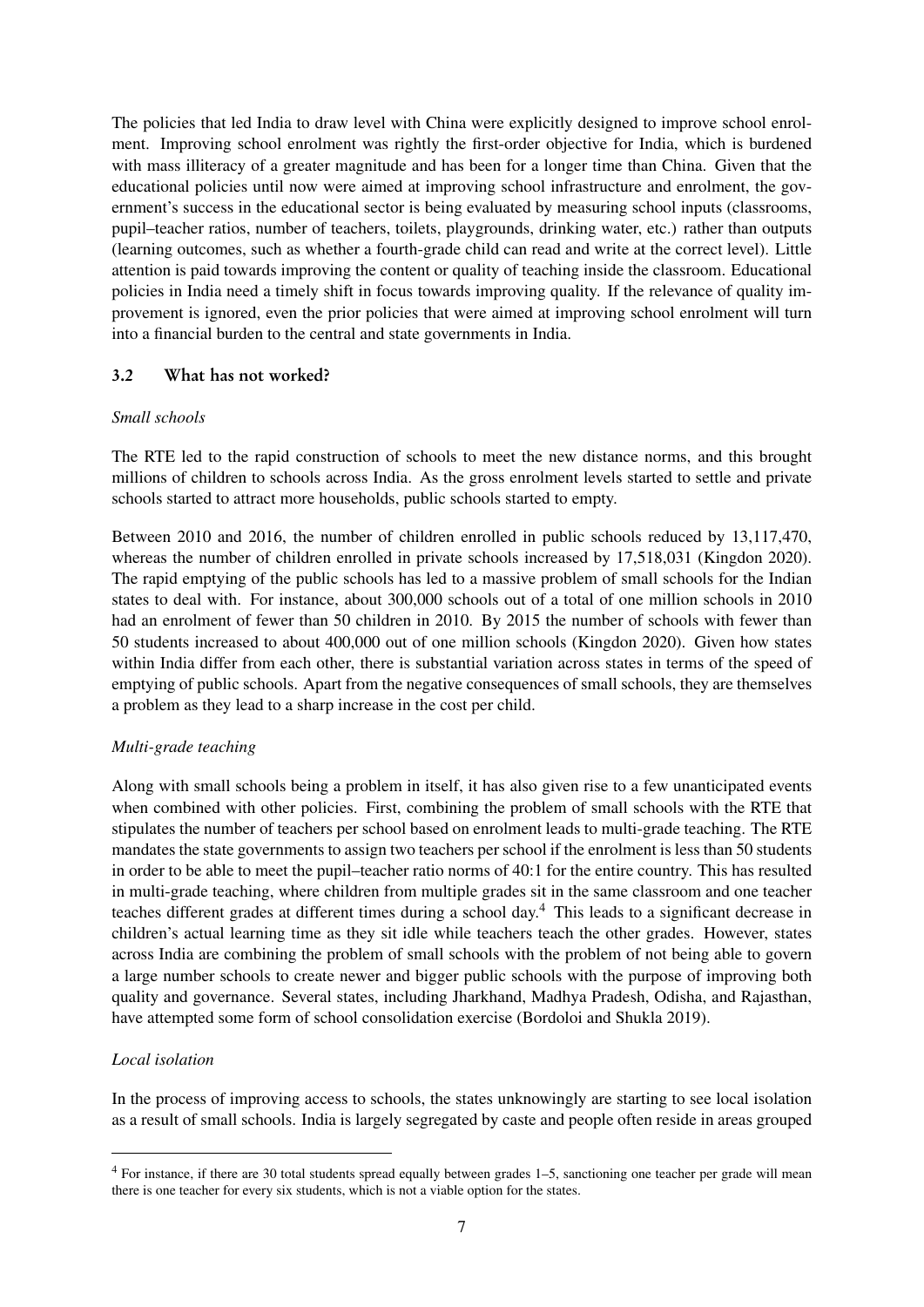by caste [\(Munshi](#page-17-5) [2019\)](#page-17-5). Since each village has a neighbourhood school, those belong to lower castes (Scheduled Castes and Scheduled Tribes) are not mixed with other castes until later grades, and areas where lower castes reside are more likely to have small schools. For instance, the districts where the Scheduled Tribes live have the highest share of small schools (fewer than 30 students) and lowest learning levels on the state standardized test in Telangana, a southern state in India [\(Government of Telangana](#page-17-6) [2021\)](#page-17-6). Therefore, local isolation could bring back the problem of disproportionate access that existed in higher education in 1970s, but this time to school education. This can be detrimental to students' overall development if other castes look differently at the lower castes while mixed in later grades. Mixing children from various background in early grades could prevent these negative consequences. The extent of this can be seen by studying India's attempt to mix children from lower socio-economic backgrounds with children from better socio-economic backgrounds by ruling that private schools should reserve 25 per cent of first-grade admission to children from lower socio-economic backgrounds .[5](#page-2-0) [Rao](#page-18-3) [\(2019\)](#page-18-3) exploits this natural experiment and finds that rich students are more prosocial, generous, egalitarian, and less likely to discriminate against poor students when having poor classmates.

#### *Poor learning outcomes*

Foundational learning, that is learning in grades 1 and 2, plays a crucial role in a child's future success. The RTE's focus on school input regulations led to the new practice of associating school quality to school inputs, as opposed to actual output, which is student learning outcomes. Those who are left behind by grade 3 in terms of basic reading, writing, and arithmetic are unlikely to catch up as the learning gap widens in later grades [\(Muralidharan and Zieleniak](#page-17-7) [2014\)](#page-17-7). Figure [4](#page-10-0) shows the trends of the percentage of grade 5 children who can read grade 2 level text and percentage of grade 5 children who can do basic division. In 2018, only 44 per cent of public school children in grade 5 could read grade 2 level text and only 23 per cent of children in grade 5 could solve basic division problems [\(ASER](#page-16-9) [Centre](#page-16-9) [2018\)](#page-16-9). These trends highlight the negative consequences of the low school quality and the need to address the learning crisis by focusing exclusively on foundational literacy and numeracy. Above all else, policy-makers need to move away from input-based outcomes to policies that see actual student outcomes as a measure of quality. The actual student outcomes can include the likelihood of dropping out and learning levels.

#### *Regulating private schools*

Private schools in India that were once reserved for the elite are now being accessed by households from all sections of the income distribution. The growth of low-cost and low-fee private schools helps explain the increase in the share of private schools and enrolment [\(Tooley](#page-18-4) [2017\)](#page-18-4). The infrastructure norms stipulated by the RTE combined with the rule that every private school should be approved by the government poses a threat to the low-fee private schools [\(Chattopadhay and Roy](#page-16-10) [2017\)](#page-16-10). However, low-fee private schools operate on a smaller budget compared to public schools, while delivering slightly better test scores [\(Muralidharan and Sundararaman](#page-17-8) [2015;](#page-17-8) [Tooley](#page-18-5) [2016\)](#page-18-5). Therefore, there is a need for a different approach to regulating private schools.<sup>[6](#page-2-0)</sup>

 $<sup>5</sup>$  It is worth noting that mandating private schools to reserve 25 per cent of the admission capacity to children from lower</sup> socio-economic backgrounds contributes to the emptying of public schools. The government compensates private schools by paying them the state's equivalent of per-pupil expenditure in public schools. With more children joining private schools, the per-pupil expenditure in public schools rises sharply and so does the government's expenditure under the 25 per cent rule.

<sup>6</sup> There is also a worry that the rise in the demand for shadow education is correlated with the rise in the number of low-fee private schools [\(Chatterjee et al.](#page-16-11) [2020;](#page-16-11) [Chattopadhay and Roy](#page-16-10) [2017\)](#page-16-10).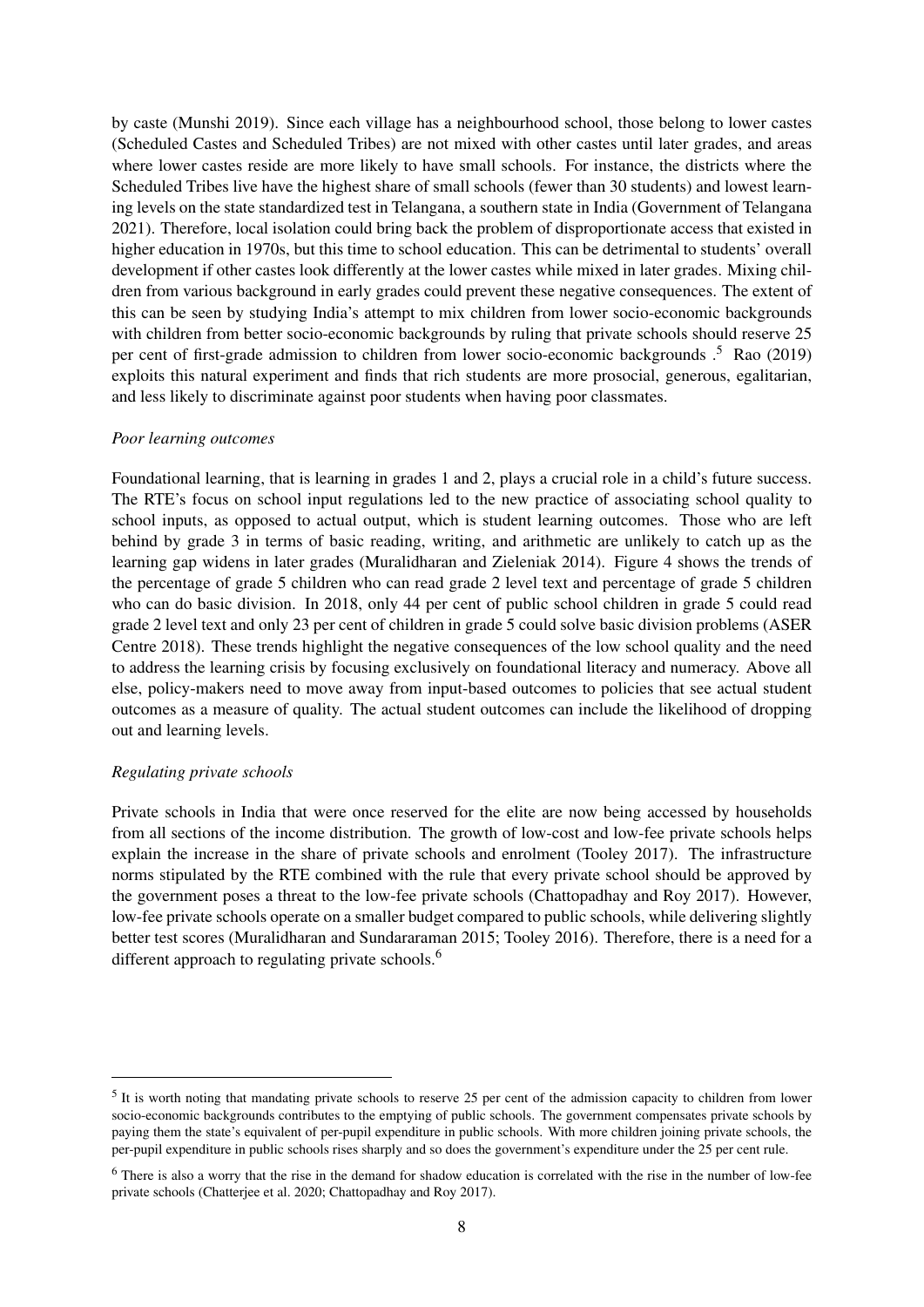<span id="page-10-0"></span>



Note: the left panel of this figure presents the share of grade 5 children in India who can read grade 2 text. The right panel of the figure presents the share of grade 5 children in India who can do basic division. Only half of the children in grade 5 can read grade 2 text and slightly more than one-quarter of the grade 5 children can do basic division. There is a disparity between government-run and private schools.

Source: authors' compilation based on data from [ASER Centre](#page-16-9) [\(2018\)](#page-16-9).

#### 4 China's attempt to move from quantity to quality

Centralized government exams were the stepping stones to official status and power in China for years, and formal education was aimed at preparing children to succeed in these exams. This exam-oriented education, popularly known as 'yingshi jiaoyu' in Chinese, had rote memorization and recitation as its standard teaching methods, focusing merely on past and future examination questions. The excessive examination pressure and workload loomed over children, who hardly had time to enjoy their childhood, and many of whom suffered from lack of self-esteem, poor social skills, and reduced adaptability, as well as psychological problems.

Parents, teachers, and education experts criticized the exam-oriented education system and triggered reforms to shift its focus to quality. In 1999, an action plan for a new education system, popularly known as 'suzhi jiaoyu' in Chinese, was developed as a reaction to these criticisms. The new system's main goal was to increase national strength, and it was expected to create a workforce with skills that were critical to sustaining the modernization of China [\(Dello-Iacovo](#page-16-12) [2009\)](#page-16-12).

These education reforms in China have emphasized improving quality of compulsory education, geographic equity, and preschool education, while eliminating illiteracy and universalizing nine-year com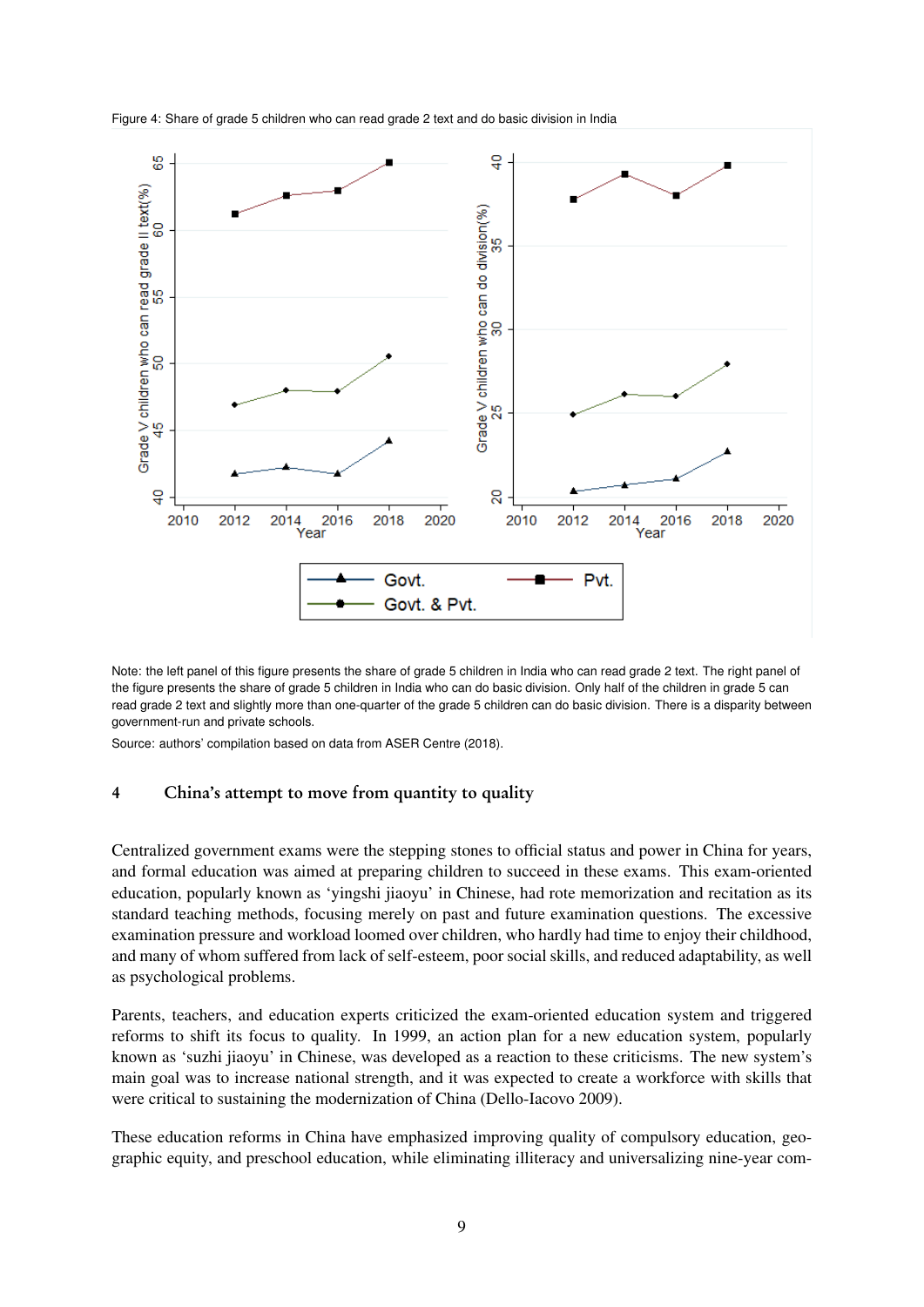pulsory education. This section discusses those policies, which helped the Chinese education system to shift its focus from quantity to quality.

### *Curriculum*

The New Curriculum Reform in China started in 2001, almost 20 years before India's NEP. These reforms covered the entire education system, namely the educational philosophy, aim, content, method, and evaluation system in all educational phases [\(OECD](#page-17-9) [2016\)](#page-17-9). Teaching materials and methodologies were reformed to get rid of the rote learning and recitation teaching methods. The reformed system reduced student workloads and school hours. Twelve weeks of holidays were mandated for school children. Examination content was revised and the importance of examinations was reduced. There were simultaneous attempts to convince parents and society that this broader view of education was essential for healthy development of young people. Within four years of the reforms starting, all schools in the country were under the new curricula [\(Hongbiao](#page-17-10) [2013\)](#page-17-10). China has also been witnessing an increase in children attending preschools in recent years.

### *Incentives*

The rural–urban gap in the quality of education was a major concern for the Chinese government, and the solution they found was based on economic incentives. A special fund was set up by the central government from 2006, known as the Special Teaching Post Plan for Rural Schools, which aimed at enhancing rural teaching personnel. Graduates from universities are recruited to work in rural areas for three years, mostly in regions with minority or educationally disadvantaged populations. These teachers take a qualification exam on completion of their first three years, passing which allows them to keep the tenure track teaching position. Rural teachers were also incentivized with better remuneration and benefits along with different promotion standards to increase teachers' enthusiasm for working in rural areas. Rural teachers are also provided with opportunities to take up continued learning or in-service training at county or higher-level teacher training institutions. Teachers in large and medium cities are also required to work for short periods in rural schools at regular intervals. The number of teachers in China has been increasing, thereby improving the teacher–pupil ratio, which stood at 1:17 in 2014 versus 1:24 in 1997 [\(Guo et al.](#page-17-11) [2019\)](#page-17-11).

## *College admissions*

College admissions in China were determined by performance in the National College Entrance Examination, known as 'gaokao' in Chinese, which were heavily influenced by standardized tests. There was an increased realization that the vision of the new curriculum reforms would not be fully achieved without transforming the gaokao-based assessments [\(Yan](#page-18-6) [2015\)](#page-18-6). In 2014, the State Council reformed the gaokao system to shift its focus away from purely standardized tests to a combination of standardized tests, comprehensive evaluation, and assorted admissions criteria.

## *Infrastructure*

The Chinese government implemented several initiatives to improve school infrastructure, specifically in rural areas. The Rural Primary and Secondary Schools Dilapidated Building Renovation Project, the Rural Primary and Secondary Boarding Schools Project, and the Comprehensive Improvement of the Basic School Conditions for Schools at Poor and Underdeveloped Areas are some of the programmes initiated to focus on rural school infrastructure. This has contributed to improving geographic equity by reducing the rural–urban divide in schooling. Beyond expanding physical infrastructure of existing schools, many schools at the primary level are being combined to create larger schools.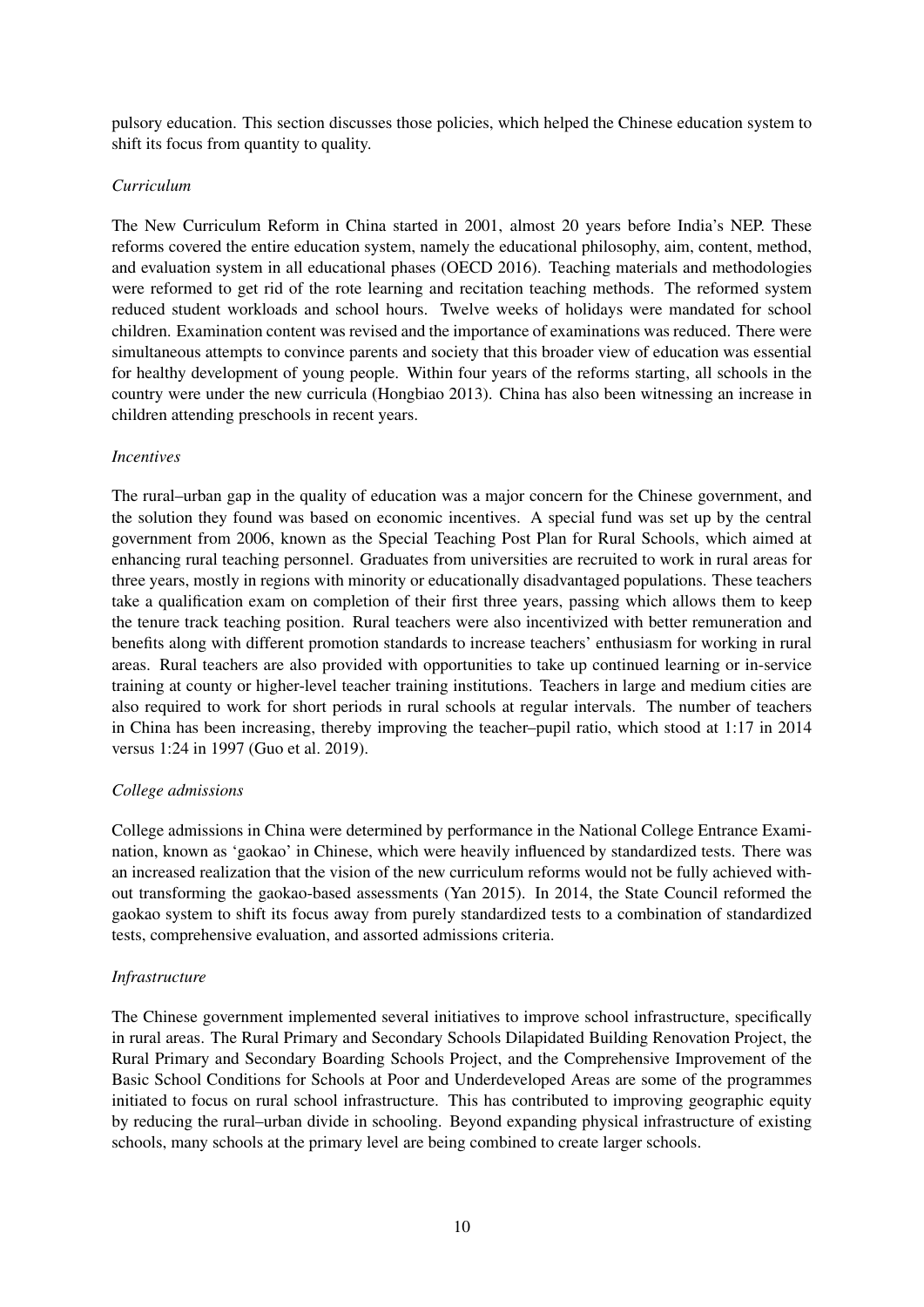# *Digital learning*

The Chinese government has taken advantage of recent technological advancements and increased internet access to reduce geographic inequities in schooling across different regions of China. Long-distance education programmes for rural and secondary schools and a project for expanding access to digital teaching resources at all teaching sites have been established. These initiatives have improved access to quality education and to teachers' professional development opportunities in rural areas [\(Yang et al.](#page-18-7) [2018\)](#page-18-7).

## *Inspection*

The Ministry of Education signed an agreement known as the Compulsory Education Development Memorandum in 2011, which clearly illustrated the road map and timeline for achieving equitable development of compulsory education by 2020. As per this agreement, a special inspection would be conducted to evaluate how well each province has performed in achieving equitable development of compulsory education, and a certificate would be issued if the province passed the National Equitable Development of Compulsory Education Evaluation.

# 5 NEP: India's attempt to improve school quality

As the majority of the children of school-going age are enrolled in schools, the biggest policy challenge of the modern world is to think about ways to continue to keep the children in school and to ensure that they are learning while in a classroom. The NEP 2020 attempts to directly address the issue of small schools, multi-grade teaching, local isolation, and poor learning outcomes discussed in Section 3 [\(Government of India](#page-17-12) [2020\)](#page-17-12). This section explores some of the noteworthy reforms proposed in the NEP 2020 and summarizes the evidence available for those reforms from either the Indian states or other parts of the developing world. In particular, it highlights the components of the NEP that have the potential to improve the quality, equity, and efficiency of education provision.

# 5.1 Early childhood care and education

The need for change in school quality starts from the first phase of a child's schooling. The first phase lasts until they reach grade 1. The focus until then is to make children school-ready through early childhood care. The NEP recognizes the importance of early childhood care and education (ECCE) and has made it a mission to ensure that all students entering grade 1 are school-ready by 2030. The majority of children that go on to attend public schools starting from grade 1 rely on 'Anganwadi' centres for preschooling. However, the Anganwadi centres are used for multiple purposes by the state.

A single Anganwadi worker, along with providing preschool education, is also responsible for health, nutrition, and several administrative tasks, such as maintaining numerous registers. Therefore, for the NEP's ECCE mission to be successful, they need to enable Anganwadi workers to spend more time on preschool education. One cost-effective way to achieve this would be to provide extra workers to the Anganwadi centres. In a recent study, [Ganimian et al.](#page-16-13) [\(2021\)](#page-16-13) conducted a large-scale randomized experiment to evaluate the impact of providing an extra worker who focuses on preschool education only. Children in Anganwadis that received the extra worker experienced a significant improvement in math and language test scores, and had lower rates of stunting and severe malnutrition when compared to those for whom the status quo was maintained.

Since Anganwadis disproportionately cater to the poor, improving the provision of ECCE will also reduce the gap between the quality of care that rich households are able to provide to their children by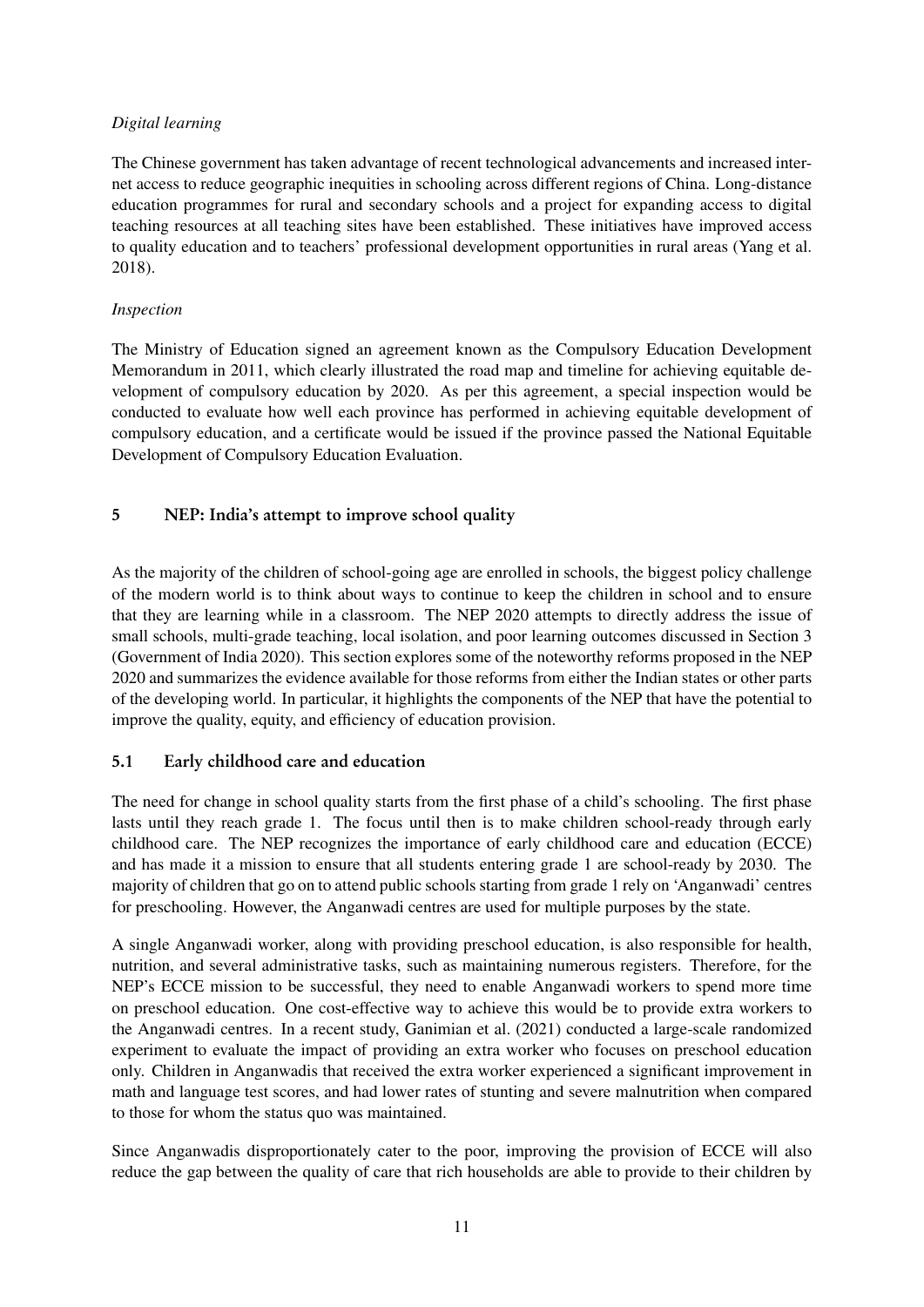enrolling them in private preschools and the children that rely on Anganwadis. Therefore, the ECCE mission has the potential to address both quality and equity in preschool education. The recurring theme in this section will be that the success of the NEP's objectives will crucially depend on the sustained attention paid to implementation.[7](#page-2-0)

The NEP has also given the highest priority to achieving universal foundational literacy and numeracy among students enrolled till grade 3 by 2025, for the reasons discussed in Section 3. While the onus of reaching this goal rests on the states, the central government will play a key role by reforming the curriculum.

# 5.2 Resourcing and governance

There are two primary concerns for the government when adopting the approach of constructing schools based on distance norms to improve access. First, the governments run the risk of spreading their resources too thin if the spending on resources does not increase proportionately. Second, it is difficult to maintain high-quality governance in terms of inspections by education officials when they are responsi-ble for large numbers of schools.<sup>[8](#page-2-0)</sup>

The NEP proposes to improve the efficiency of resources and make governance more effective by creating school complexes/clusters. The NEP hopes to achieve this through school consolidation without affecting the access to schools. The model schools programme, launched in 2009, provides evidence for whether creating bigger schools for efficient resourcing and effective governance would lead to an improvement in learning outcomes. The programme established public schools in educationally backwards blocks that have a superior infrastructure, high accountability, English as the default medium of instruction, contract teachers, and students who are selected through an entrance exam. [Kumar](#page-17-13) [\(2020\)](#page-17-13) finds that attending a model school in Karnataka, a southern state, leads to a significant improvement in learning outcomes and increases the likelihood of joining pre-university (grades 11 and 12) following high school.

The onus of implementing school clusters rests on the states, and there is substantial variation between states in how policies are implemented. For instance, about half of the states did not have functional model schools in all of the educational backwards blocks until 2016, although the policy was given the go-ahead in 2009. This points to the longstanding problem of well-designed policies being implemented poorly in India [\(Dasgupta and Kapur](#page-16-14) [2020\)](#page-16-14). The NEP guides the states to manage school complexes by asking the management committees to come up with school complex development plans. In a large-scale randomized trial, [Muralidharan and Singh](#page-17-14) [\(2020\)](#page-17-14) evaluate the effects of a school improvement plan by attempting to improve management quality in the state of Madhya Pradesh. The programme did not have any impact on either school functioning or learning outcomes. However, it has been scaled up to cover 600,000 schools and remains ineffective post-scaling. Therefore, while the NEP is a sound document that covers insights from research, it fails to provide a clear implementation plan. In order for the states to reach the goals set in the NEP, much more attention needs to be given to implementation, rigorous evaluation, and re-calibration if needed.

# 5.3 Teacher effectiveness

The biggest line in the education budget is teacher salaries, and teacher well-being plays a crucial role in student learning. With small schools being assigned one or two teachers, it leaves them without a peer group, which is important both for personal well-being and professional development. Due to

<sup>7</sup> Refer to [Muralidharan and Singh](#page-17-15) [\(2021\)](#page-17-15) for a discussion on the implementation challenges for India's NEP.

<sup>8</sup> Refer to [Kremer et al.](#page-17-16) [\(2005\)](#page-17-16) and [Chaudhury et al.](#page-16-15) [\(2006\)](#page-16-15) for evidence on the prevalence of teacher absenteeism in India.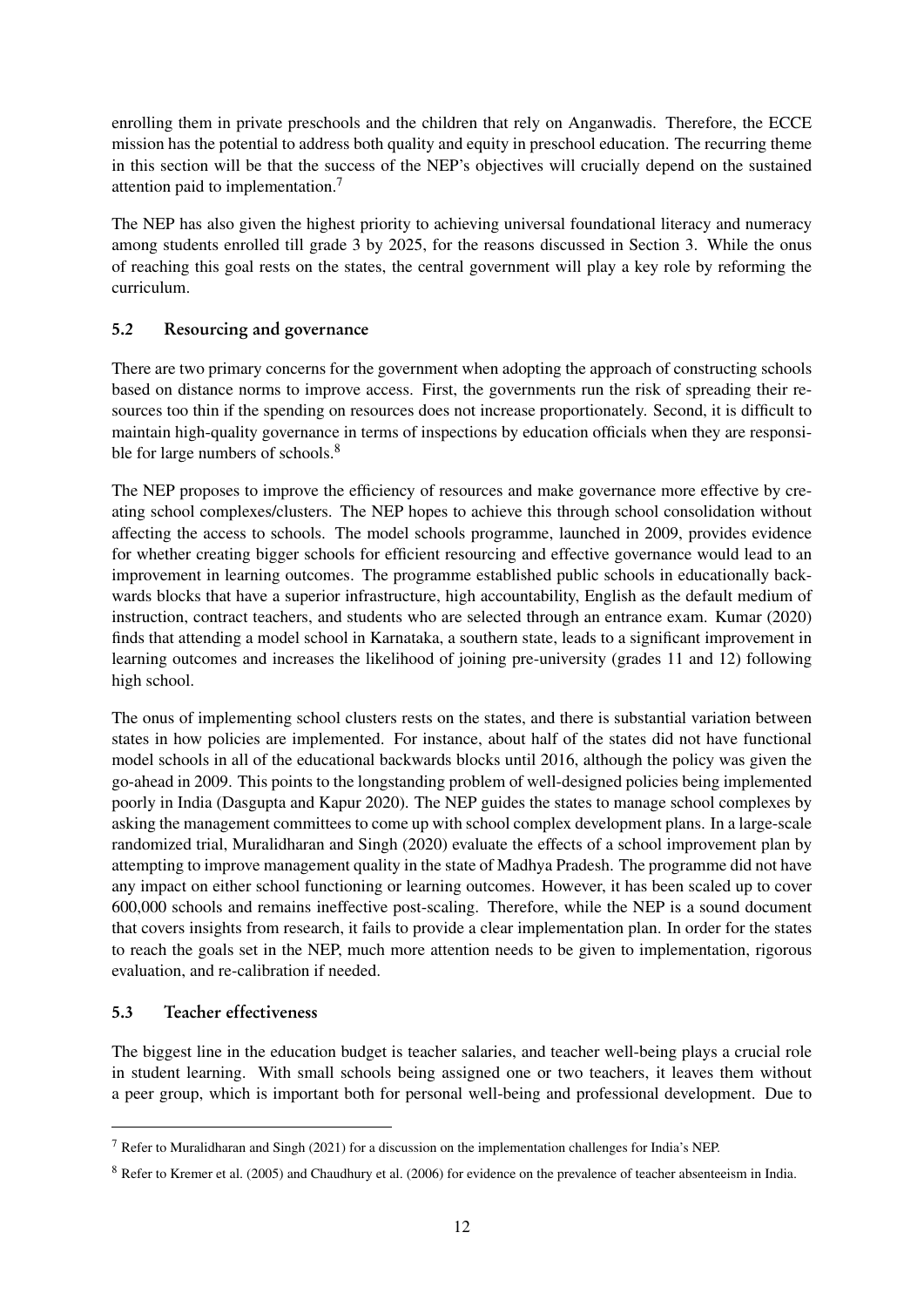the importance of teachers in improving school quality, the NEP looks into improving all aspects of a teacher's career. In particular, the NEP highlights the need for a revamp of teachers' careers by proposing changes to the processes through which they will be recruited, trained, upskilled, and rewarded. This is a significant deviation from the status quo, wherein teacher salary is simply based on years of experience. Again, depending on the implementation quality of the individual components, it has the potential to improve teacher efforts and motivation. Efforts to improve teacher effectiveness and efforts to improve school resources have the potential to improve learning outcomes through complementarity [\(Mbiti et al.](#page-17-17) [2019\)](#page-17-17).

# 5.4 Measuring learning

Progress in school quality is measured through progress in learning outcomes. In order to make learning outcomes comparable both across time and across states, students have to be tested at regular intervals and the testing material has to be standardized. The NEP proposes to test all students while in grades 3 (basic literacy, numeracy, and other foundational skills), 5, and 8. A common roadblock that developing countries face when taking on such a task is data corruption, fudging, and grade inflation. [Singh](#page-18-8) [\(2020\)](#page-18-8) directly compares students' reported responses from an official state standardized test in Madhya Pradesh to their responses on an independently proctored and graded retest. The levels of student achievement as measured by the standardized test that covered approximately seven million students annually are severely inflated due to cheating. Therefore, even prior to standardizing testing, enough care should be taken to measure learning outcomes in a way that they accurately reflect students' actual learning levels. In the same study, [Singh](#page-18-8) [\(2020\)](#page-18-8) finds that the use of tablets to assess students removes any distortions in test scores.

# 5.5 Equity

The NEP discusses the importance of encouraging the participation of several socio-economically disadvantaged groups (SEDGs). They emphasize the groups by gender, caste, geographical identities, disabilities, and socio-economic conditions. The school clusters concept previously discussed has the potential to make education more equitable. While the NEP sets a few objectives for the SEDGs to achieve, it lacks guidelines on *how* those objectives are to be achieved by the states. India is a multiculture and multi-language country, and the 'one size fits all' approach to policy-making does not always yield the expected results. However, leaving it to the states leads to a massive distortion in the quality of policies and their enforcement. The Telangana Social Welfare Residential Educational Institutions Society (TSWREIS) network of schools is an example of high-quality implementation.

TSWREIS schools provide free education to children belong to Scheduled Castes, Scheduled Tribes, and Other Backward Classes from grades 5 through 12. The schools have become the benchmark for aspects such as teacher training, curriculum reform, getting parental committees to be more involved, and motivating students [\(Kant et al.](#page-17-18) [2020\)](#page-17-18). Having a national framework or a model and spending a significant amount on proper enforcement can make national-level policies such as building model schools, residential schools, and social welfare schools yield similar results across all states. This is one way to truly reach the objective of 'learning for all', the title of the NEP's section 6 that addresses the students belonging to marginalized sections of the population.

# 6 Conclusion

This paper discusses the state of elementary education in India and China historically, the policy reforms that were adopted over time, the impacts of these reforms, takeaway messages from China, which had shifted its focus from quantity to quality around 20 years before India's NEP, and some guidelines for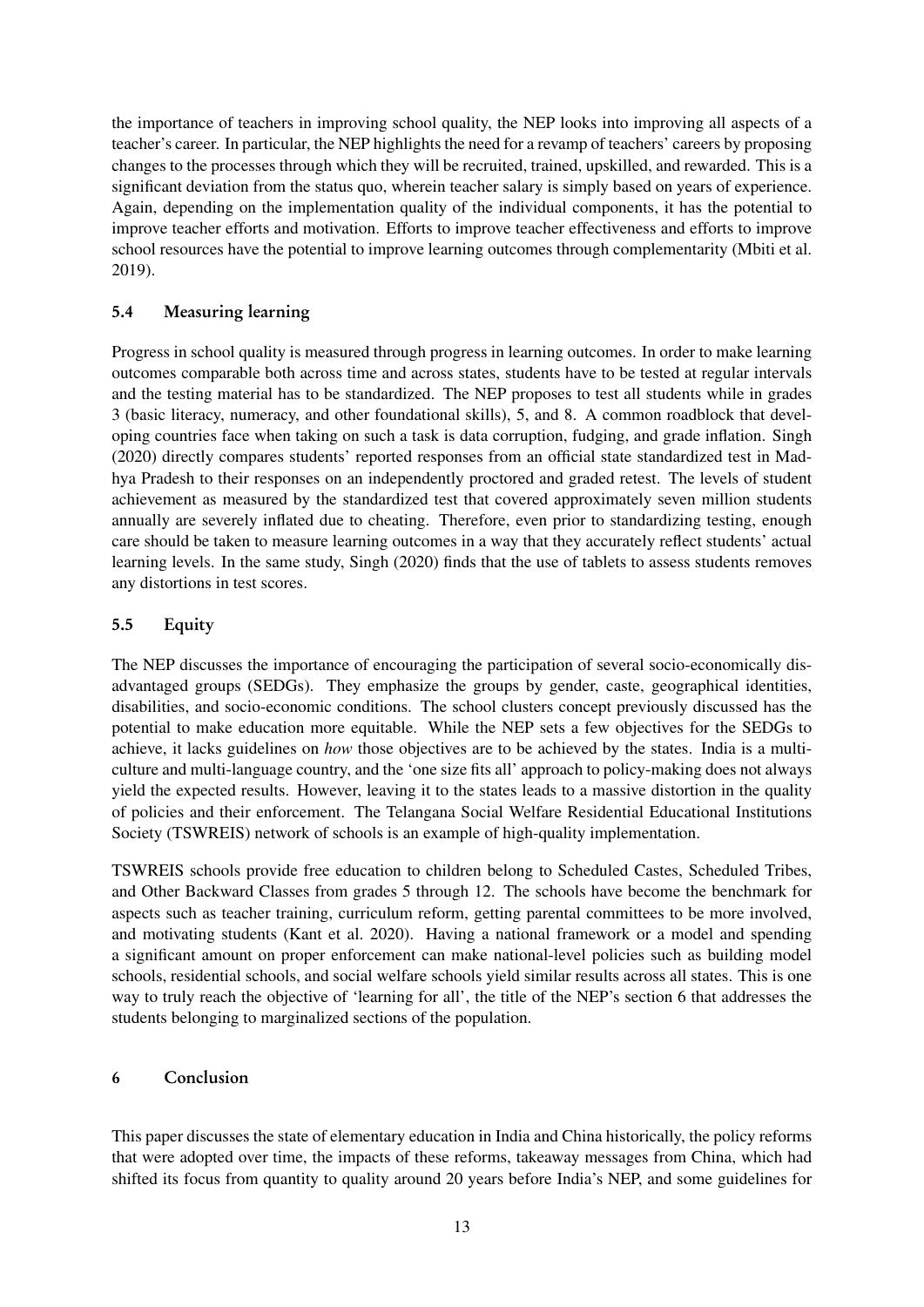NEP implementation in India. The chapter focuses only on elementary education, and not on higher education.

India and China had similar approaches to education in the early 1950s, but diverged in the following decades. China addressed the problem of mass illiteracy more effectively and at a faster pace than India. China implemented compulsory education in the 1970s, versus India which passed the RTE ensuring compulsory education much later, in 2009. Gross enrolment rates in primary and secondary schools peaked in China decades before they did in India. A Chinese person on average had two more years of schooling than an Indian until recent years. All these relative achievements of China in the early years were attained on an efficient scale, with China spending a lower share of its GDP on education than India.

Most of the metrics on 'quantity', such as school enrolment and education spending, of India and China have converged in recent years. Rapid school construction, road construction, the MDM Scheme, gender-specific toilet construction, and overall improvement in school infrastructure have contributed to increasing school enrolment levels, reducing gender gaps in enrolment, and reducing dropout rates in India.

India's race to increase school access and infrastructure at the cost of efforts to improve teaching quality has led to a widening gap between India and China on quality, equity, and efficiency measures. Rapid school construction resulted in an increase in the number of small schools, thereby increasing the schooling cost per child, increasing the prevalence of multi-grade teaching, and increasing isolation of children from less privileged social classes. School-going children exhibit poor learning outcomes in both public and private schools.

The Chinese education system shifted towards improving school quality at the beginning of the 2000s. The New Curriculum Reform, started in 2001 and efficiently implemented across all of China within four years, replaced rote learning and recitation teaching methods. There was an increase in children attending preschools. College entrance examinations, which were previously based on standardized tests and which had a huge influence on schooling, were reformed to incorporate a combination of standardized tests, comprehensive evaluation, and assorted admissions criteria. University graduates were incentivized to take up the teaching profession, particularly in rural areas. This has resulted in a desirable teacher–pupil ratio of 1:17 in China and in reduced geographic inequities in teaching personnel. Several infrastructure-building projects were undertaken with the aim of making equal school infrastructure across all regions of China. Digital learning initiatives were adopted on a large scale, which has improved access to quality education and to teachers' professional development opportunities in rural areas. Provinces were made more accountable for their progress towards equitable development of compulsory education by conducting special inspections and issuing certificates to provinces based on their performance.

India's NEP 2020 proposes some noteworthy reforms that have the potential to improve the quality, equity, and efficiency of Indian elementary education. There is increased attention to equitable and quality preschool education and to making children ready for school by the time they enrol in grade 1.

The NEP proposes to improve the effectiveness of school governance by creating school clusters. This is a desirable step towards achieving increased learning outcomes based on prior evidence. However, these school clusters are expected to be managed as per school complex development plans developed by school management committees, which has been proven to have no impact on school functioning or learning outcomes.

The NEP also proposes changes to processes through which teachers will be recruited, trained, upskilled, and rewarded; if these are implemented well they will improve teachers' efforts and motivation, and as a result also children's learning outcomes. The NEP proposes to use standardized test to measure learning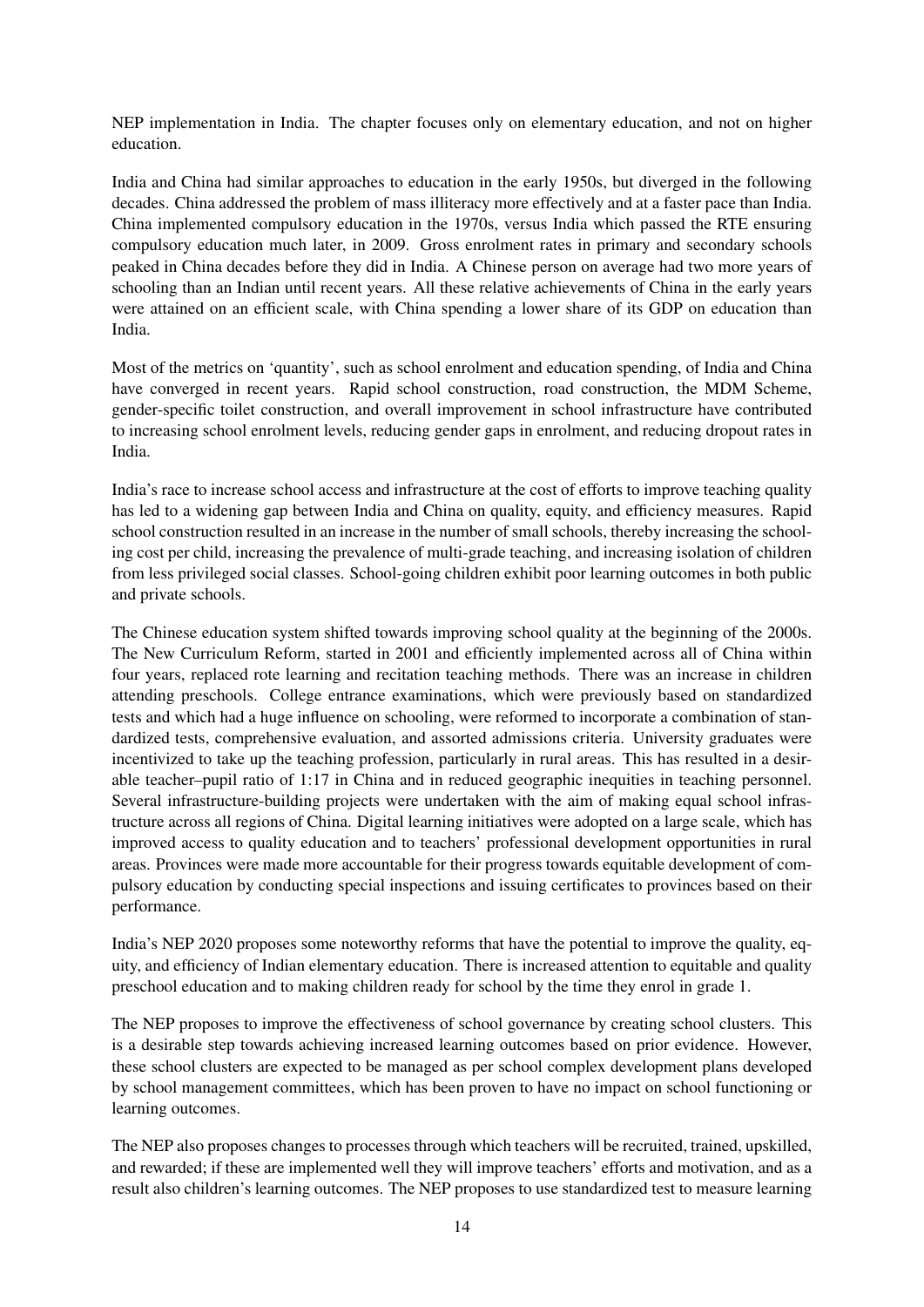outcomes of children in grades 3, 5, and 8. Steps have to be taken to make sure these test results are not manipulated due to data corruption, fudging, or grade inflation.

The NEP aims at encouraging school participation of several SEDGs. The authorities should issue a national framework, based on prior success stories such as the TSWREIS, to ensure educational equity to all groups of children, and should also spend a significant amount on enforcement of the same.

## References

- <span id="page-16-5"></span>Adukia, A. (2017). 'Sanitation and Education'. *American Economic Journal: Applied Economics*, 9(2): 23–59. <https://doi.org/10.1257/app.20150083>
- <span id="page-16-3"></span>Adukia, A., S. Asher, and P. Novosad (2020). 'Educational Investment Responses to Economic Opportunity: Evidence from Indian Road Construction'. *American Economic Journal: Applied Economics*, 12(1): 348–76. <https://doi.org/10.1257/app.20180036>
- <span id="page-16-4"></span>Afridi, F. (2011). 'The Impact of School Meals on School Participation: Evidence from Rural India'. *Journal of Development Studies*, 47(11): 1636–56. <https://doi.org/10.1080/00220388.2010.514330>
- <span id="page-16-9"></span>ASER Centre (2018). *Annual Survey of Education Report*. New Delhi: ASER Centre.
- <span id="page-16-8"></span>Bordoloi, M., and R. Shukla (2019). 'School Consolidation in Rajasthan: Implementation and Short Term Effects'. Working Paper. New Delhi: Center for Policy Research.
- <span id="page-16-6"></span>CCS (2019). 'India School Closure Report 2018'. Technical Report. New Delhi: CCS.
- <span id="page-16-11"></span>Chatterjee, C., E.A. Hanushek, and S. Mahendiran (2020). 'Can Greater Access to Education be Inequitable? New Evidence from India's Right to Education Act'. Working Paper 27377. Cambridge, MA: National Bureau of Economic Research. <https://doi.org/10.3386/w27377>
- <span id="page-16-10"></span>Chattopadhay, T., and M. Roy (2017). 'Low-Fee Private Schools in India: The Emerging Fault Lines'. Working Paper 233. New York, NY: National Center for the Study of Privatization in Education.
- <span id="page-16-15"></span>Chaudhury, N., J. Hammer, M. Kremer, K. Muralidharan, and F.H. Rogers (2006). 'Missing in Action: Teacher and Health Worker Absence in Developing Countries'. *Journal of Economic perspectives*, 20(1): 91–116. [https:](https://doi.org/10.1257/089533006776526058) [//doi.org/10.1257/089533006776526058](https://doi.org/10.1257/089533006776526058)
- <span id="page-16-0"></span>Cree, A., A. Kay, and J. Steward (2012). 'The Economic and Social Cost of Illiteracy: A Snapshot of Illiteracy in a Global Context'. White Paper. London: World Literacy Foundation.
- <span id="page-16-14"></span>Dasgupta, A., and D. Kapur (2020). 'The Political Economy of Bureaucratic Overload: Evidence from Rural Development Officials in India'. *American Political Science Review*, 114(4): 1316–34. [https://doi.org/10.1017/](https://doi.org/10.1017/S0003055420000477) [S0003055420000477](https://doi.org/10.1017/S0003055420000477)
- <span id="page-16-12"></span>Dello-Iacovo, B. (2009). 'Curriculum Reform and "Quality Education" in China: An Overview'. *International Journal of Educational Development*, 29(3): 241–49. <https://doi.org/10.1016/j.ijedudev.2008.02.008>
- <span id="page-16-1"></span>Dreze, J., and J. Loh (1995). 'Literacy in India and China'. *Economic and Political Weekly*, 30(45): 2868–78.
- <span id="page-16-13"></span>Ganimian, A.J., K. Muralidharan, and C.R. Walters (2021). 'Augmenting State Capacity for Child Development: Experimental Evidence from India'. Working paper 28780. Cambridge, MA: National Bureau of Economic Research. <https://doi.org/10.3386/w28780>
- <span id="page-16-2"></span>Ghosh, S. (2000). *The History of Education in Modern India 1757–1998*. Hyderabad: Orient Longmans.
- <span id="page-16-7"></span>Glewwe, P., and M. Kremer (2006). 'Schools, Teachers, and Education Outcomes in Developing Countries'. In E.A. Hanushek and F. Welch (eds),*Handbook of the Economics of Education*, volume 2. Amsterdam: Elsevier. [https://doi.org/10.1016/S1574-0692\(06\)02016-2](https://doi.org/10.1016/S1574-0692(06)02016-2)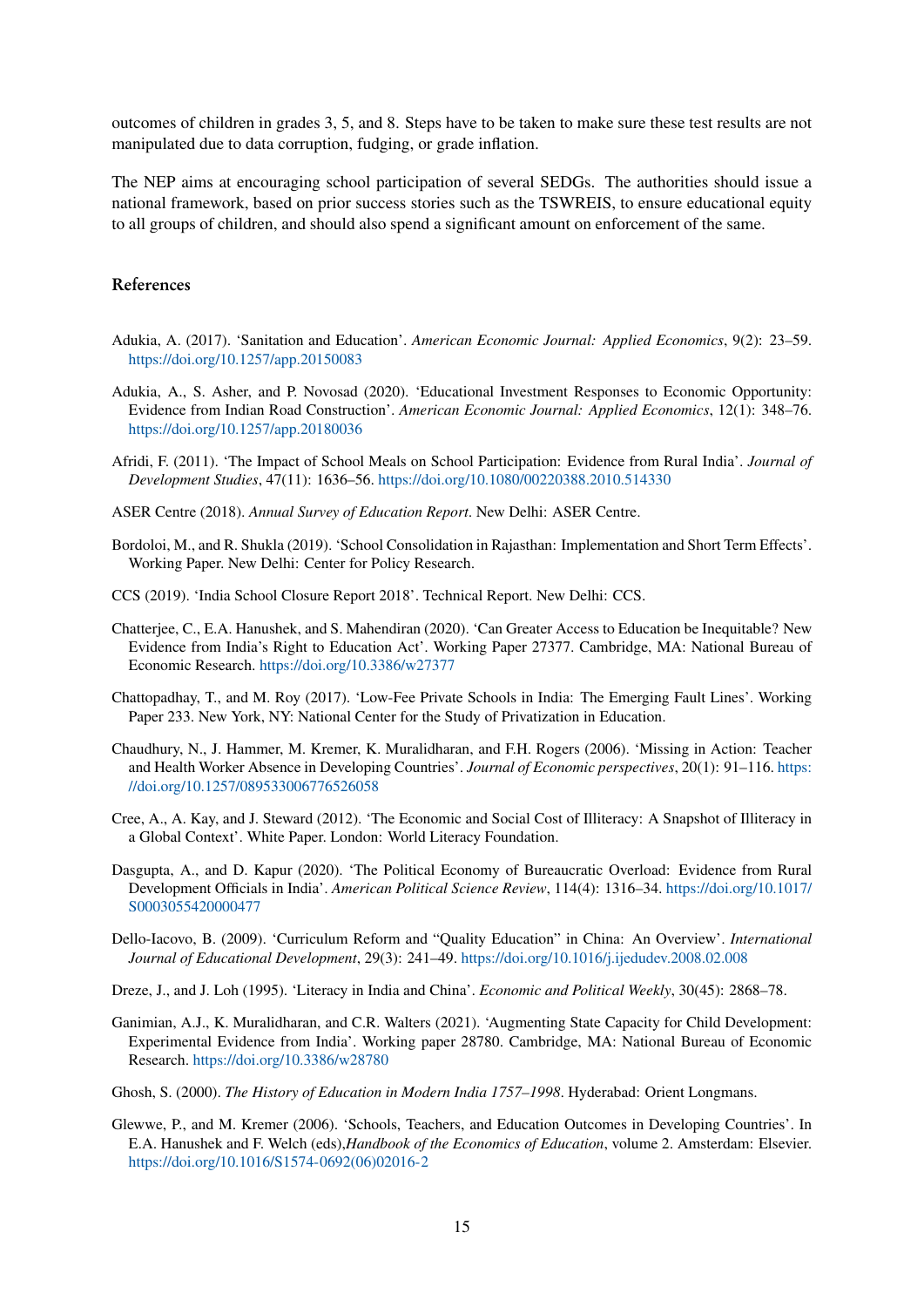- <span id="page-17-2"></span>Glewwe, P., and K. Muralidharan (2016). 'Improving Education Outcomes in Developing Countries: Evidence, Knowledge Gaps, and Policy Implications'. In E.A. Hanushek, S. Machin, and L. Woessmann (eds), *Handbook of the Economics of Education*, volume 5. Amsterdam: Elsevier. [https://doi.org/10.1016/B978-0-444-63459-7.](https://doi.org/10.1016/B978-0-444-63459-7.00010-5) [00010-5](https://doi.org/10.1016/B978-0-444-63459-7.00010-5)
- <span id="page-17-6"></span>Government of Telangana (2021). *Telangana Socio Economic Outlook 2021*. Hyderabad: Government of Telangana.
- <span id="page-17-11"></span>Guo, L., J. Huang, and Y. Zhang (2019). 'Education Development in China: Education Return, Quality, and Equity'. *Sustainability*, 11(13): 3750. <https://doi.org/10.3390/su11133750>
- <span id="page-17-10"></span>Hongbiao, Y. (2013). 'Implementing the National Curriculum Reform in China: A Review of the Decade'. *Frontiers of Education in China*, 8(3): 331–59. <https://doi.org/10.1007/BF03396979>
- <span id="page-17-18"></span>Kant, T., A. Nangia, U.N. Satish, and A. Shinde (2020). 'Building Teacher Capacity at the Telangana Social Welfare Residential Educational Institution Society'. In F. Reimers (ed.), *Empowering Teachers to Build a Better World*. Singapore: Springer. [https://doi.org/10.1007/978-981-15-2137-9\\_5](https://doi.org/10.1007/978-981-15-2137-9_5)
- <span id="page-17-4"></span>Kingdon, G.G. (2020). 'The Private Schooling Phenomenon in India: A Review'. *Journal of Development Studies*, 56(10): 1795–817. <https://doi.org/10.1080/00220388.2020.1715943>
- <span id="page-17-3"></span>KPMG (2016). 'Assessing the Impact of Right to Education Act'. Available at: [https://assets.kpmg/content/dam/](https://assets.kpmg/content/dam/kpmg/pdf/2016/03/Assessing-the-impact-of-Right-to-Education-Act.pdf) [kpmg/pdf/2016/03/Assessing-the-impact-of-Right-to-Education-Act.pdf](https://assets.kpmg/content/dam/kpmg/pdf/2016/03/Assessing-the-impact-of-Right-to-Education-Act.pdf) (accessed 31 May 2022).
- <span id="page-17-16"></span>Kremer, M., N. Chaudhury, F.H. Rogers, K. Muralidharan, and J. Hammer (2005). 'Teacher Absence in India: A Snapshot'. *Journal of the European Economic Association*, 3(2–3): 658–67. [https://doi.org/10.1162/jeea.2005.](https://doi.org/10.1162/jeea.2005.3.2-3.658) [3.2-3.658](https://doi.org/10.1162/jeea.2005.3.2-3.658)
- <span id="page-17-13"></span>Kumar, N. (2020). 'Public School Quality and Student Outcomes: Evidence from Model Schools in India'. Available at: <https://ideas.repec.org/p/jmp/jm2019/pku634.html> (accessed 31 May 2022).
- <span id="page-17-17"></span>Mbiti, I., K. Muralidharan, M. Romero, Y. Schipper, C. Manda, and R. Rajani (2019). 'Inputs, Incentives, and Complementarities in Education: Experimental Evidence from Tanzania'. *Quarterly Journal of Economics*, 134(3): 1627–73. <https://doi.org/10.1093/qje/qjz010>
- <span id="page-17-5"></span>Munshi, K. (2019). 'Caste and the Indian Economy'. *Journal of Economic Literature*, 57(4): 781–834. [https:](https://doi.org/10.1257/jel.20171307) [//doi.org/10.1257/jel.20171307](https://doi.org/10.1257/jel.20171307)
- <span id="page-17-14"></span>Muralidharan, K., and A. Singh (2020). 'Improving Public Sector Management at Scale? Experimental Evidence on School Governance India'. Working Paper 28129. Cambridge, MA: National Bureau of Economic Research. <https://doi.org/10.3386/w28129>
- <span id="page-17-15"></span>Muralidharan, K., and A. Singh (2021). 'India's New National Education Policy: Evidence and Challenges'. *Science*, 372(6537): 36–38. <https://doi.org/10.1126/science.abf6655>
- <span id="page-17-0"></span>Muralidharan, K., A. Singh, and A.J. Ganimian (2019). 'Disrupting Education? Experimental Evidence on Technology-Aided Instruction in India'. *American Economic Review*, 109(4): 1426–60. [https://doi.org/10.1257/](https://doi.org/10.1257/aer.20171112) [aer.20171112](https://doi.org/10.1257/aer.20171112)
- <span id="page-17-8"></span>Muralidharan, K., and V. Sundararaman (2015). 'The Aggregate Effect of School Choice: Evidence from a Two-Stage Experiment in India'. *Quarterly Journal of Economics*, 130(3): 1011–66. [https://doi.org/10.1093/qje/](https://doi.org/10.1093/qje/qjv013) [qjv013](https://doi.org/10.1093/qje/qjv013)
- <span id="page-17-7"></span>Muralidharan, K., and Y. Zieleniak (2014). 'Chasing the Syllabus: Measuring Learning Trajectories in Developing Countries with Longitudinal Data and Item Response Theory'. Thesis. San Diego, CA: UC San Diego.
- <span id="page-17-9"></span>OECD (2016). *Education in China: A Snapshot*. Paris: OECD Publications.

<span id="page-17-12"></span>Government of India (2020). 'National Education Policy 2020'. New Delhi: Government of India.

<span id="page-17-1"></span>Ohara, Y. (2013). 'The Regulation of Unrecognised Low-Fee Private Schools in Delhi: Potential Implications for India's Right to Education Act'. In P. Srivastava (ed.), *Low-Fee Private Schooling: Aggravating Equity or Mitigating Disadvantage*. Oxford: Symposium Books.